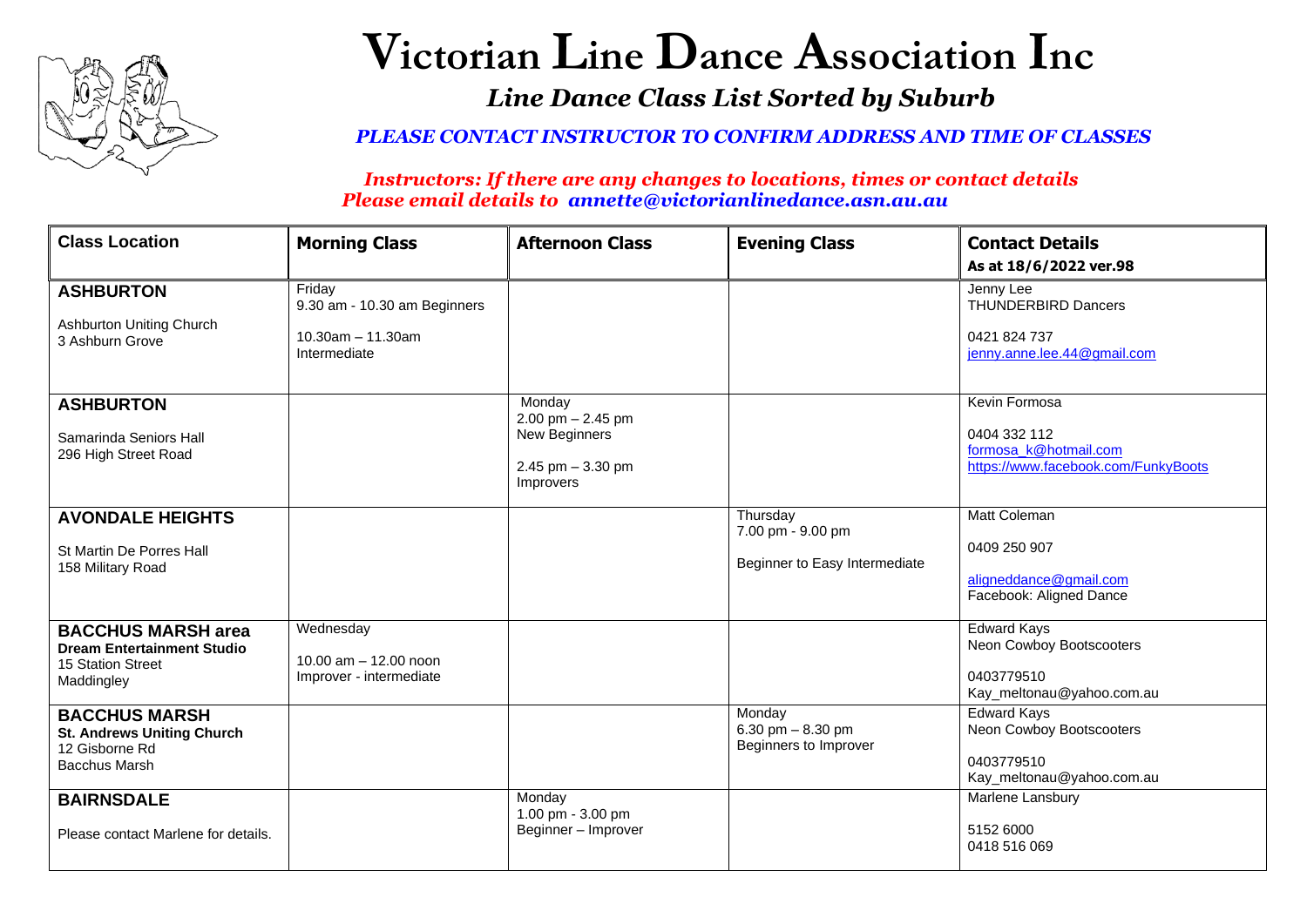| <b>Class Location</b>                                                                        | <b>Morning Class</b>                                                                                                                                                                | <b>Afternoon Class</b>                                                                     | <b>Evening Class</b>                                                                                                                     | <b>Contact Details</b><br>As at 18/6/2022 ver.98                                                                                                                       |
|----------------------------------------------------------------------------------------------|-------------------------------------------------------------------------------------------------------------------------------------------------------------------------------------|--------------------------------------------------------------------------------------------|------------------------------------------------------------------------------------------------------------------------------------------|------------------------------------------------------------------------------------------------------------------------------------------------------------------------|
| <b>BAIRNSDALE</b><br>St Mary's<br><b>Main Street</b><br>Hall behind Church                   | Saturday<br>10.00 $am - 12.30 pm$<br>Mixed group                                                                                                                                    | Thursday<br>1.00 pm $-3.00$ pm<br>Mixed group                                              | Wednesday<br>7.30 pm - 10.00 pm<br>Advanced                                                                                              | Marlene Lansbury<br>5152 6000<br>0418 516 069                                                                                                                          |
| <b>BALLARAT</b><br>Brown Hill Hall<br><b>Humffray Street</b>                                 | Thursday<br>9.00 am Basic beginner<br>10.00 am Beginner<br>11.30 am Easy Inter & inter                                                                                              |                                                                                            |                                                                                                                                          | Ella Young<br>5368 1354<br>0401 017 758                                                                                                                                |
| <b>BELMONT</b><br><b>Senior Citizens</b><br>52 Thomson Street                                | Wednesday<br>10.00 $am - 11.00$ am<br>$(10.00 am - 12 pm)$<br>2 <sup>nd</sup> Wednesday each month<br>Beginner<br>Thursday<br>10.00 $am - 12.00$ pm<br>Improver to Low Intermediate |                                                                                            |                                                                                                                                          | Peta Connell<br><b>Bayside Linedancers</b><br>0425 873 291<br>peta-mc@live.com.au                                                                                      |
| <b>BENDIGO California Gully</b><br>Rotary Hall<br>School St<br>California Gully              | Tuesday<br>11.00 $am - 12.00$ pm<br>Absolute Beginner                                                                                                                               | Tuesday<br>12.00 pm - 2.00pm<br>Easy Intermediate<br>2.00 pm - 3.00 pm<br>Improver         | Tuesday<br>5.30 pm $-6.30$ pm<br>Absolute Beginners<br>6.30 pm to 7.30 pm<br>Improver:<br>7.30 pm - 9.30 pm<br>Easy Inter - Intermediate | Joanie Lobb<br><b>Blackhorse Line Dancers</b><br>0427 185 345<br>5447 3459<br>www.blackhorselinedancers.com.au                                                         |
| <b>BENDIGO</b><br>Sailors Gully Hall                                                         |                                                                                                                                                                                     | Monday<br>12.00 pm noon - 1.00 pm<br><b>Beginners</b><br>1.00 pm - 3.00 pm<br>Intermediate | Thursday<br>5.30 pm $-6.30$ pm<br><b>Beginners</b><br>6.30 pm $-8.30$ pm<br>Intermediate                                                 | Diamonds and Spurs<br>Rhonda Scholes<br>rhonda.scholes@bigpond.com                                                                                                     |
| <b>BENTLEIGH</b><br><b>Bentleigh Uniting Church</b><br>497 Centre Rd (opp. Bentleigh<br>RSL) | Tuesday<br>$9.30$ am $- 10.30$ am<br>Beginner<br>10.30 $am - 11.00$ am<br>Improvers<br>11.00 $am - 1.00$ pm<br>Intermediate                                                         |                                                                                            |                                                                                                                                          | John Bishop<br>Cowboy Culture Line Dancing<br>PO Box 2636 Footscray VIC 3011<br>email: jb@cowboyculture.com.au<br>web: www.cowboyculture.com.au<br>phone: 0414 708 271 |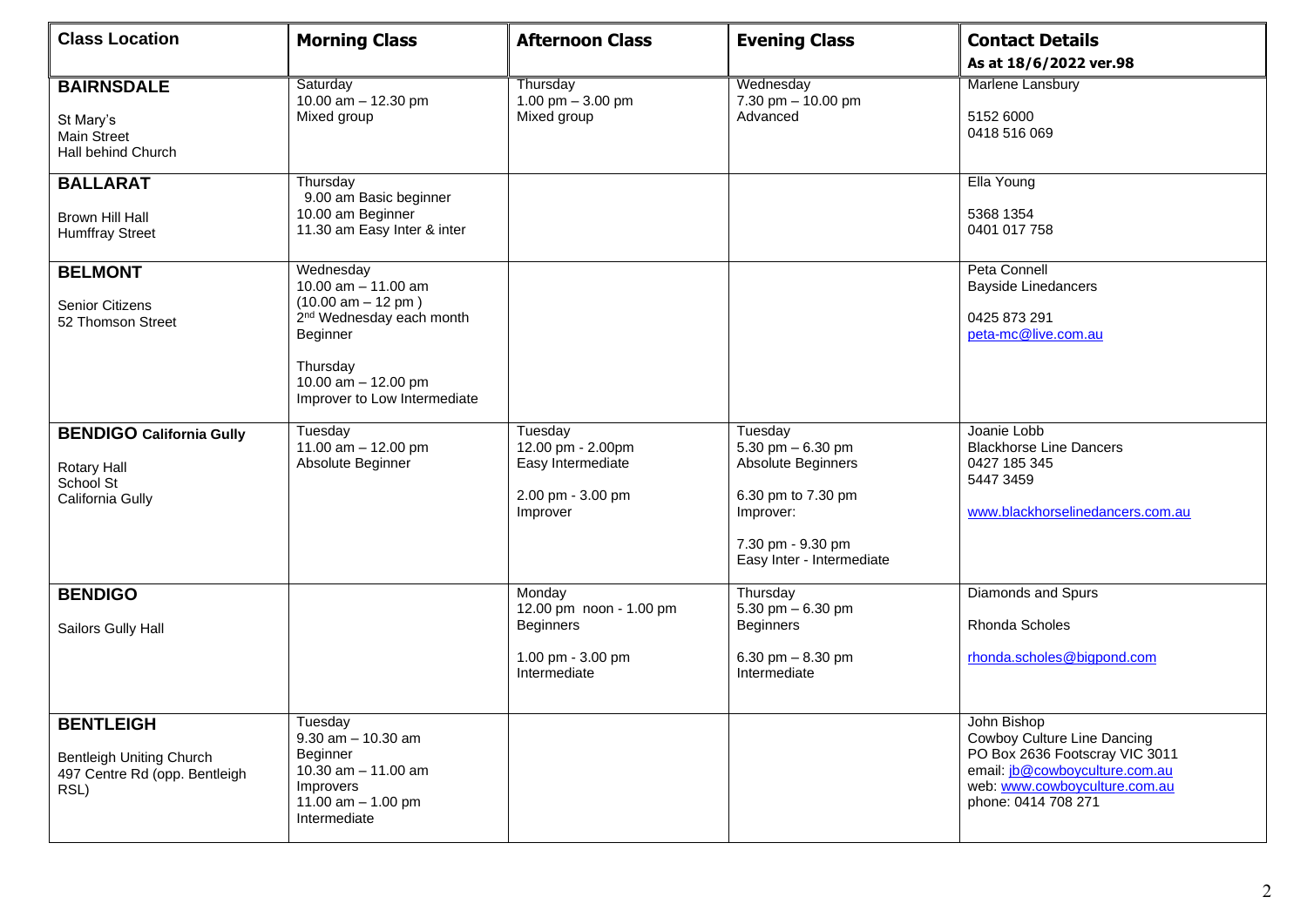| <b>Class Location</b>                                                                     | <b>Morning Class</b>              | <b>Afternoon Class</b>                                                                                                                                           | <b>Evening Class</b>                                                                | <b>Contact Details</b>                                                                 |
|-------------------------------------------------------------------------------------------|-----------------------------------|------------------------------------------------------------------------------------------------------------------------------------------------------------------|-------------------------------------------------------------------------------------|----------------------------------------------------------------------------------------|
|                                                                                           |                                   |                                                                                                                                                                  |                                                                                     | As at 18/6/2022 ver.98                                                                 |
| <b>BLAIRGOWRIE</b><br>Senior Citizens Centre<br>9 William Road                            |                                   | Tuesday<br>12.30 pm - 1.30 pm<br><b>Beginners</b><br>1.30 pm $-3.30$ pm<br>Improver/Easy Intermediate<br>Friday<br>1.30 pm $-3.30$ pm<br>Easy Inter/Intermediate |                                                                                     | Robyn Smith<br>0418 378 173<br>robynsmith35t@gmail.com                                 |
|                                                                                           |                                   |                                                                                                                                                                  |                                                                                     | Melinda and Willie Yeung                                                               |
| <b>BLACKBURN</b><br>The Pines Senior Citizens Centre.<br>25 Central Road<br>Blackburn     |                                   |                                                                                                                                                                  | Thursday<br>7.30pm - 9.30pm<br>Beginner/ Improver                                   | <b>WAC Line Dance Group</b><br>Willie 0411 653368<br>williewkyeung@gmail.com           |
| <b>BLACKBURN SOUTH</b>                                                                    |                                   |                                                                                                                                                                  | Thursday<br>7.00 pm $-$ 8.00 pm                                                     | Stephen Paterson                                                                       |
| <b>Guide Hall</b><br>85 Eley Road                                                         |                                   |                                                                                                                                                                  | <b>Beginners</b><br>$8.00$ pm $-9.00$ pm<br>Easy Intermediate                       | 0438 695 494<br>www.stephenpaterson.com                                                |
| <b>BUNDOORA</b>                                                                           |                                   |                                                                                                                                                                  | Tuesday<br>$7.00 \text{ pm} - 8.00 \text{ pm}$                                      | Caro Stoll                                                                             |
| <b>Bundoora Hall</b><br>Noorong Ave                                                       |                                   |                                                                                                                                                                  | Beginner<br>8.00 pm - 9.00 pm<br>Easy Int<br>$9.00$ pm $- 10.00$ pm<br>Intermediate | 0408 187 020<br>Stoll.67.caro@gmail.com<br>www.bootscootnbasics.com.au                 |
| <b>BUNINYONG</b>                                                                          | Friday<br>10.00 am Basic Beginner |                                                                                                                                                                  |                                                                                     | Ella Young                                                                             |
| <b>Buninyong Town Hall</b>                                                                | 11.15 am Beginner & easy Inter    |                                                                                                                                                                  |                                                                                     | 5368 1354<br>0401 017 758                                                              |
| <b>CAMBERWELL</b><br><b>Camberwell Community Centre</b><br>33 Fairholm Grove<br>9882 2611 |                                   | Tuesday<br>$*2.00$ pm $-3.00$ pm<br><b>Beginners</b><br>$3.00$ pm $- 4.00$ pm<br><b>Beginners</b><br>*denotes subject to term enrolments                         |                                                                                     | Jenny Lee<br><b>THUNDERBIRD Dancers</b><br>0421 824 737<br>jenny.anne.lee.44@gmail.com |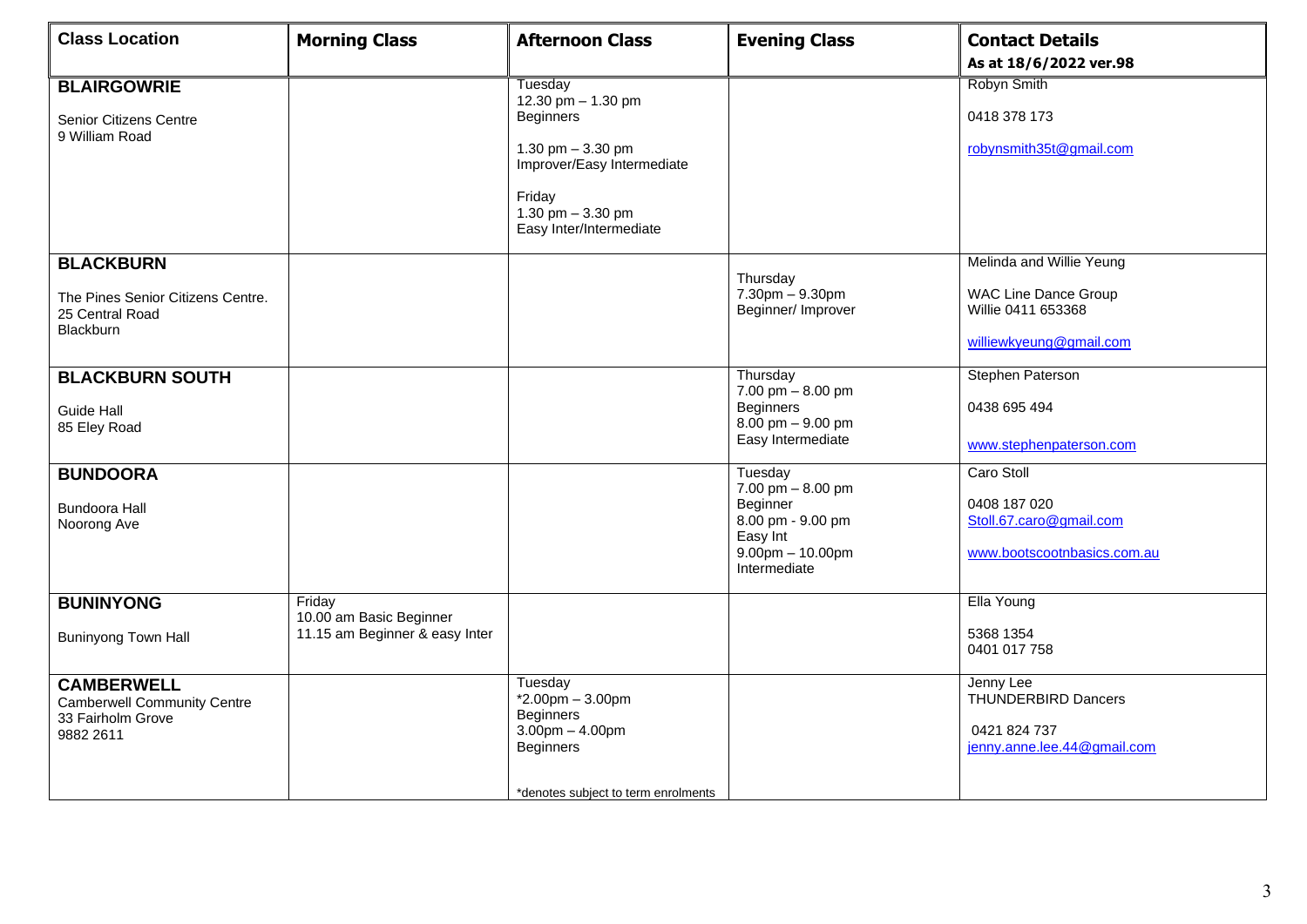| <b>Class Location</b>                                                      | <b>Morning Class</b>                                   | <b>Afternoon Class</b>                                 | <b>Evening Class</b>                                                            | <b>Contact Details</b><br>As at 18/6/2022 ver.98                                       |
|----------------------------------------------------------------------------|--------------------------------------------------------|--------------------------------------------------------|---------------------------------------------------------------------------------|----------------------------------------------------------------------------------------|
| <b>CAMBERWELL</b><br>Uniting Church Hall<br>314 Camberwell Rd              |                                                        |                                                        | Wednesday<br>6.30 pm - 7.00 pm<br>New Beginners<br>(Free with Beginner Package) | <b>Marie Pietersz</b><br>0412 296 827<br>Stars-In-Line<br>mariepietersz@hotmail.com    |
|                                                                            |                                                        |                                                        | $7.00pm - 8.00pm$<br>Beginners to Low Intermediate                              | contact for Link to Friday online class<br>5.00pm to 6.00pm freelance all levels       |
| <b>CANTERBURY</b>                                                          | Wednesday<br>10.00 am - 12.00 pm                       |                                                        |                                                                                 | Stephen Paterson                                                                       |
| <b>Habitat Uniting Church</b><br>Corner Burke Road and<br>Mont Albert Road | Intermediate - Advanced                                |                                                        |                                                                                 | 0438 695 494                                                                           |
|                                                                            |                                                        |                                                        |                                                                                 | www.stephenpaterson.com                                                                |
| <b>CARRUM</b><br>St Aiden's Church                                         |                                                        |                                                        | Monday<br>7.00 pm - 9.00 pm<br>Beginner to Intermediate                         | Evelyn Townley<br><b>Wetlands Bootscooters</b><br>0415 255 456 text only please        |
| Cnr Poulsen St & McLeod Road<br><b>CHELSEA HEIGHTS</b>                     |                                                        | Wednesday<br>1.00 pm $-3.00$ pm<br>Beginner - improver |                                                                                 | <b>Evelyn Townley</b><br><b>Wetlands Bootscooters</b><br>0415 255 456 text only please |
| <b>Chelsea Heights Community</b><br>Centre<br>160 Thames Promenade         |                                                        |                                                        |                                                                                 |                                                                                        |
| <b>CHELTENHAM</b>                                                          | Wednesday<br>10.00 $am - 11.00$ am<br><b>Beginners</b> |                                                        |                                                                                 | <b>Cheltenham Community Centre</b><br>9583 0095                                        |
| <b>Cheltenham Community</b><br>Centre<br>1218 Nepean Hwy                   |                                                        |                                                        |                                                                                 | Jenny Lee<br><b>THUNDERBIRD Dancers</b>                                                |
|                                                                            |                                                        |                                                        |                                                                                 | 0421 824 737<br>jenny.anne.lee.44@gmail.com                                            |
| <b>CHIRNSIDE PARK</b>                                                      |                                                        | Tuesday<br>2.30 pm $-3.30$ pm                          |                                                                                 | Lu Olsen                                                                               |
| <b>Commuity Hub</b><br><b>Kimberley Drive</b>                              |                                                        | Beginner                                               |                                                                                 | 0438 735 122<br>luolsen@bigpond.net.au                                                 |
| <b>COLAC</b> (Elliminyt)                                                   |                                                        |                                                        | Monday<br>Beginner $6 \text{ pm} - 7 \text{ pm}$                                | Majella Brown                                                                          |
| <b>Elliminyt Hall</b>                                                      |                                                        |                                                        | Inter/Adv $7 \text{ pm} - 9 \text{ pm}$                                         | 5235 8441<br>0429 358 441<br>kickbackcountry@activ8.net.au                             |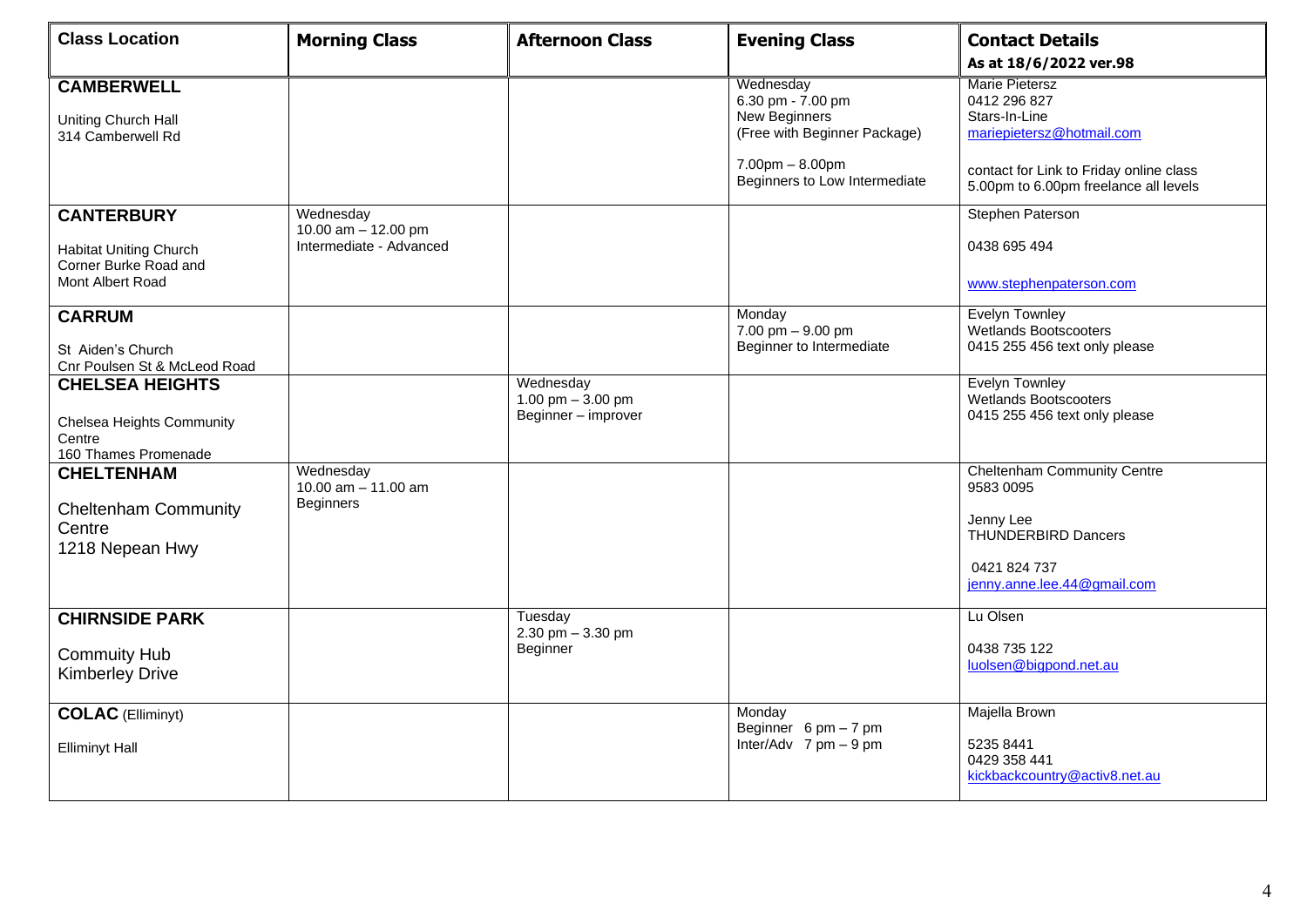| <b>Class Location</b>                                                                             | <b>Morning Class</b>                                                                                                                                 | <b>Afternoon Class</b>                                                         | <b>Evening Class</b>                          | <b>Contact Details</b><br>As at 18/6/2022 ver.98                                                                           |
|---------------------------------------------------------------------------------------------------|------------------------------------------------------------------------------------------------------------------------------------------------------|--------------------------------------------------------------------------------|-----------------------------------------------|----------------------------------------------------------------------------------------------------------------------------|
| <b>CRAIGIEBURN</b><br>Highlands Retirement Village Hall<br>236-238 Waterview Blvd                 |                                                                                                                                                      | Tuesday<br>12.30 pm $-$ 3.30 pm<br>All Levels                                  | Thursday<br>6.30 pm $-$ 9.45 pm<br>All Levels | <b>Heather Barszuskyj</b><br>0411 495 232                                                                                  |
| <b>CRANBOURNE</b><br>Cranbourne Senior's Hall<br>Cnr Codrington St and<br>South Gippsland Highway | Monday<br>$9.30$ am $- 12.00$ noon<br>Intermediate                                                                                                   |                                                                                |                                               | June Shuttleworth<br>0433 420 180                                                                                          |
| <b>CRANBOURNE</b><br><b>Masonic Hall</b><br>24 Childers Street                                    | Tuesday<br>$9.30 - 10.30$ am<br><b>Beginners</b><br>$10.30 - 12.00$ pm<br>Easy Inter / Inter<br>Thursday<br>$10.00 - 12.00$ pm<br>Easy Inter / Inter |                                                                                |                                               | <b>Robert Neal</b><br>Peninsula Line Dancers<br>Robert 0439 901 229<br>Gavin 0438170754<br>peninsulalinedancers@icloud.com |
| <b>CROYDON</b><br>90 Maroondah Hwy<br>Opposite McDonalds                                          | Monday<br>9.30 am - 11.45 pm<br>Easy Intermediate                                                                                                    | Monday<br>1.00 pm - 2.30 pm<br>Upper Beginners - Improver                      |                                               | Marcia Langton<br>0417 152 297<br>marciaslinedancers@icloud.com                                                            |
|                                                                                                   | Thursday<br>$9.30$ am $- 11.45$ pm<br>Intermediate<br>Friday<br>Please call first<br>9.30 am to 11.30 am<br>Easy Inter                               | Thursday<br>$1.00 \text{pm} - 2.30 \text{pm}$<br>Upper. Beginners & Improvers  |                                               |                                                                                                                            |
| <b>DALLAS</b><br>Linda Blundell Centre<br>185-225 Blair St                                        |                                                                                                                                                      | Friday<br>12.30 pm - 1.00 pm<br>Beginner<br>1.00 pm $-3.00$ pm<br>Intermediate |                                               | Lee Tipton<br>0409 942 864                                                                                                 |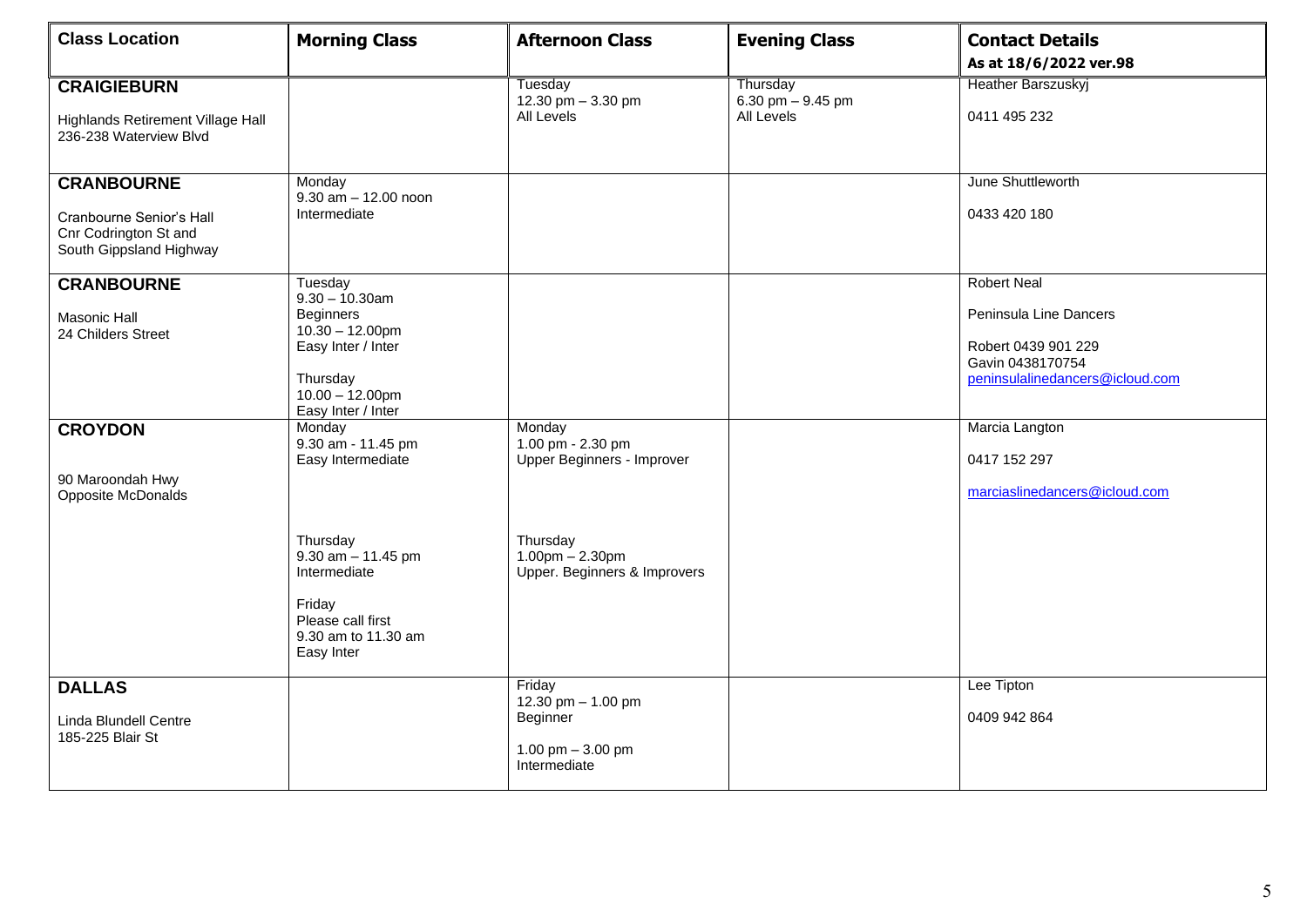| <b>Class Location</b>                                                                                                              | <b>Morning Class</b>                                                                                                                         | <b>Afternoon Class</b>                                                                                                       | <b>Evening Class</b>                                       | <b>Contact Details</b>                                                                                     |
|------------------------------------------------------------------------------------------------------------------------------------|----------------------------------------------------------------------------------------------------------------------------------------------|------------------------------------------------------------------------------------------------------------------------------|------------------------------------------------------------|------------------------------------------------------------------------------------------------------------|
|                                                                                                                                    |                                                                                                                                              |                                                                                                                              |                                                            | As at 18/6/2022 ver.98                                                                                     |
| <b>DIAMOND CREEK</b><br><b>Community Centre</b><br>Main Hurstbridge Road                                                           |                                                                                                                                              | Friday<br>12.00 pm - 1.00 pm<br>Beginner<br>1.00 pm $- 2.00$ pm<br>Easy Intermediate<br>$2.00$ pm $-3.00$ pm<br>Intermediate |                                                            | Caro Stoll<br>0408 187 020<br>Stoll.67.caro@gmail.com<br>www.bootscootnbasics.com.au                       |
| <b>DIAMOND CREEK</b><br>Diamond Creek Masonic Centre<br>(Freemason's SMV)<br>Main Road<br>Diamond Creek<br>Parking at rear of hall | Wednesday<br>10.00 am - 12.00 pm<br>Easy Intermediate/Intermediate                                                                           |                                                                                                                              |                                                            | Caro Stoll<br>0408 187 020<br>Stoll.67.caro@gmail.com<br>www.bootscootnbasics.com.au                       |
| <b>DONCASTER</b>                                                                                                                   | Please contact Barbara directly<br>for class times and venues                                                                                |                                                                                                                              |                                                            | Barbara Longley<br>barbs_dancers@yahoo.com.au<br>0416 123 098                                              |
| <b>DONCASTER</b><br>Doncaster Senior Citizens Centre<br>895 Doncaster Road<br>(Opposite Jacksons Court)                            | Tuesday<br>commencing 1 <sup>st</sup> March 2022<br>$10.00am - 11.45am$<br><b>Beginners</b><br>Wednesday<br>10.30 $am - 12.15pm$<br>Beginner | Tuesday<br>12.30pm - 2.30pm<br>Improver                                                                                      |                                                            | Jo Toussaint<br>0407 828 056<br>jotoussaint@netspace.net.au                                                |
| <b>DONCASTER EAST</b><br>Doncaster East Hall<br>Cnr Blackburn & Andersons Creek<br>Rds                                             | Friday<br>9.30 am - 11.30 am<br>Intermediate                                                                                                 |                                                                                                                              |                                                            | Sumi Sivalingam<br>0432 515 090                                                                            |
| <b>DONCASTER EAST</b><br>Doncaster East Hall<br>Cnr Blackburn & Andersons Creek<br>Rds                                             | Tuesday<br>10.00 $am - 12.00 pm$<br>Easy Inter/Intermediate                                                                                  |                                                                                                                              | Thursday<br>7.30 pm - 9.30 pm<br>Upper beginner/Easy Inter | <b>Keith Davies</b><br>9870 9854<br>www.members.optusnet.com.au/dancinlines<br>dancinlines@optusnet.com.au |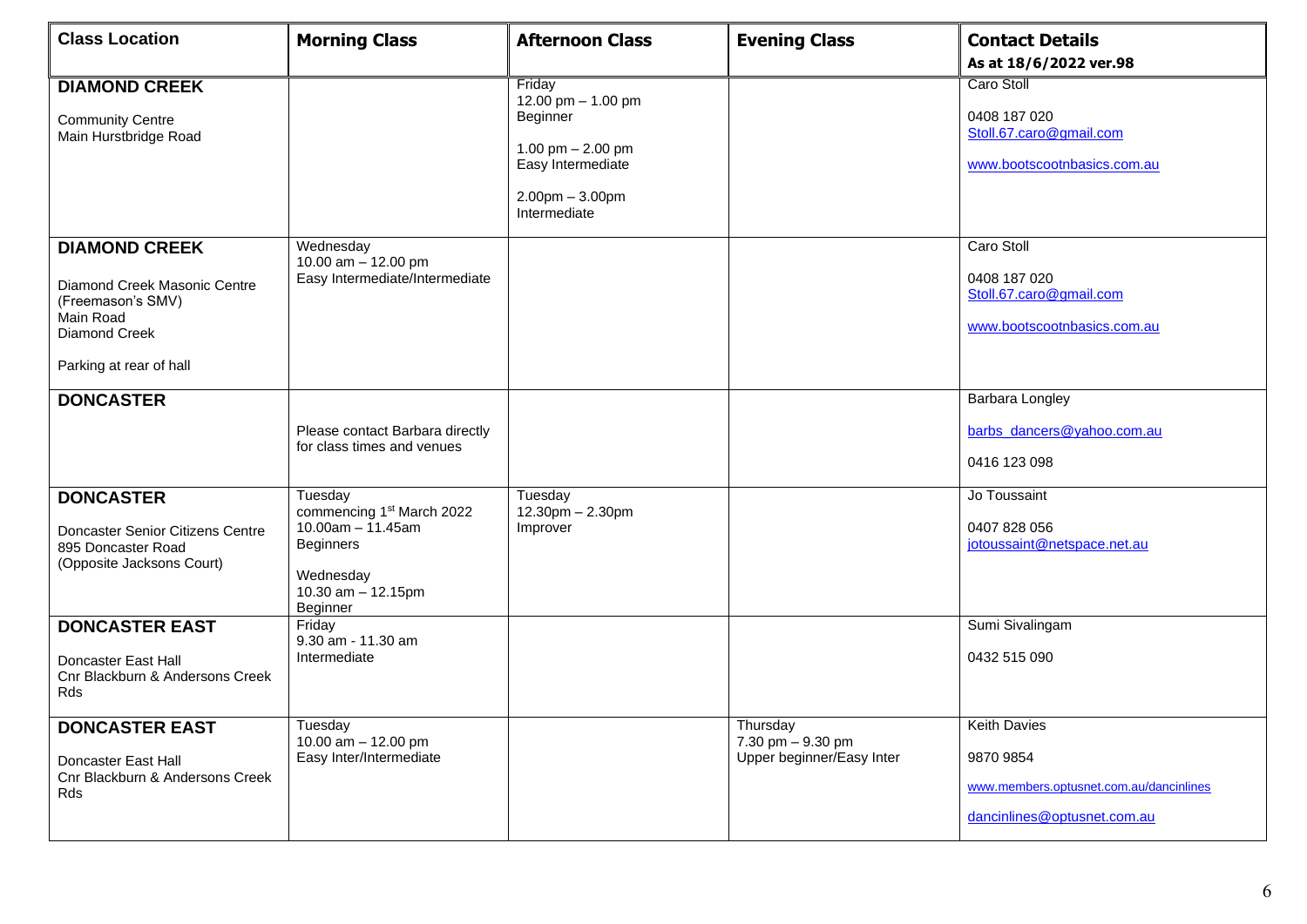| <b>Class Location</b>                                                                         | <b>Morning Class</b>                                                                                        | <b>Afternoon Class</b>                                              | <b>Evening Class</b>                                                                  | <b>Contact Details</b><br>As at 18/6/2022 ver.98                                                                                                                       |
|-----------------------------------------------------------------------------------------------|-------------------------------------------------------------------------------------------------------------|---------------------------------------------------------------------|---------------------------------------------------------------------------------------|------------------------------------------------------------------------------------------------------------------------------------------------------------------------|
| <b>DONCASTER EAST</b><br>Doncaster East Hall<br>Cnr Blackburn & Andersons Creek<br><b>Rds</b> | Wednesday<br>9.30 am - 11.30 am<br>Improver/ Easy Intermediate                                              |                                                                     |                                                                                       | Sumi Sivalingam<br>0432 515 090                                                                                                                                        |
| <b>DONCASTER EAST</b><br>Doncaster East Hall<br>Cnr Blackburn & Andersons Creek<br>Rds        | Monday<br>$9.30$ am $- 11.30$ pm<br>Beginner                                                                |                                                                     |                                                                                       | Melinda and Willie Yeung<br><b>WAC Line Dance Group</b><br>Lynn Smith 0452 393 750<br>Willie 0411 653368<br>williewkyeung@gmail.com                                    |
| <b>DONCASTER EAST</b><br>Doncaster East Hall<br>Cnr Blackburn & Andersons Creek<br><b>Rds</b> |                                                                                                             |                                                                     | Tuesday<br>6.30 pm $- 7.30$ pm<br><b>Beginners</b><br>7.30 pm -10.00 pm<br>All levels | Stephen Paterson<br>0438 695 494<br>www.stephenpaterson.com                                                                                                            |
| <b>DROUIN</b><br>Guide Hall<br>4 - 6 Victoria Street                                          |                                                                                                             | Saturday<br>$1.00pm - 3.00pm$<br>Beginners and easy<br>intermediate |                                                                                       | Rose Fleming<br><b>Footloose Bootscooters</b><br>0418 992 703                                                                                                          |
| <b>DRYSDALE</b> (Geelong)<br><b>Senior Citizens</b><br>Wyndham Street                         | Thursday<br>9.00 am - 12.30 pm<br>Beginner to Intermediate                                                  |                                                                     |                                                                                       | Pauline Greenwood<br>0409 164 701<br>www.pgldgeelong.com                                                                                                               |
| <b>ELTHAM</b><br><b>Senior Citizens</b><br>903-907 Main Rd                                    | Friday<br>$9.45$ am $- 11.30$ am<br>Beginners-Easy Intermediate                                             |                                                                     |                                                                                       | Leanne Kyle<br>0425 849 852                                                                                                                                            |
| <b>ESSENDON</b><br>West Essendon Community Hall<br>Bradshaw St (off Buckley St)               | Thursdav<br>10.00 $am - 11.00$ am<br>Beginner - Improver<br>11.00 $am - 1.00$ pm<br>Intermediate - Advanced |                                                                     |                                                                                       | John Bishop<br>Cowboy Culture Line Dancing<br>PO Box 2636 Footscray VIC 3011<br>email: jb@cowboyculture.com.au<br>web: www.cowboyculture.com.au<br>phone: 0414 708 271 |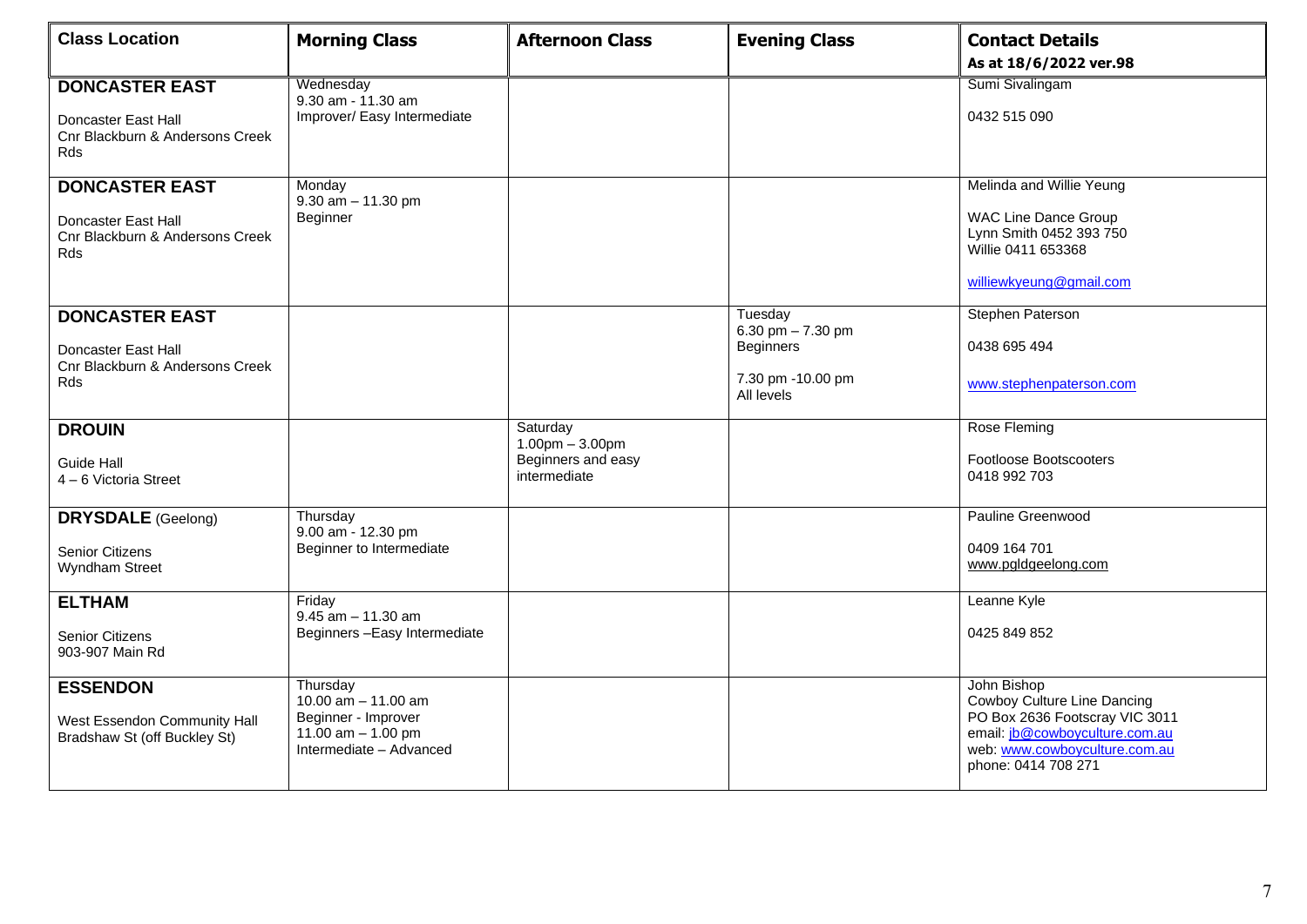| <b>Class Location</b>                                                                                                           | <b>Morning Class</b>                                                                                                                                                                    | <b>Afternoon Class</b>                        | <b>Evening Class</b>                                                                                                                   | <b>Contact Details</b><br>As at 18/6/2022 ver.98                                                                                                                        |
|---------------------------------------------------------------------------------------------------------------------------------|-----------------------------------------------------------------------------------------------------------------------------------------------------------------------------------------|-----------------------------------------------|----------------------------------------------------------------------------------------------------------------------------------------|-------------------------------------------------------------------------------------------------------------------------------------------------------------------------|
| <b>FOREST HILL</b><br><b>Uniting Church</b><br>333a Canterbury Road                                                             |                                                                                                                                                                                         |                                               | Monday<br>$6.30$ pm $- 7.00$ pm<br>New Beginners<br>(Free with Beginner Package)<br>$7.00$ pm $- 8.30$ pm<br>Beginners to Intermediate | <b>Marie Pietersz</b><br>0412 296 827<br>Stars-In-Line<br>mariepietersz@hotmail.com<br>contact for Link to Friday online class<br>5.00pm to 6.00pm freelance all levels |
| <b>FRANKSTON</b><br><b>Ambitions Dance Studio</b><br>68 Cranbourne Rd                                                           | Thursday<br>11.00 am - 12.30 pm noon<br>All Levels<br>Friday<br>10.30 am to 12.00 pm noon<br>Intermediate                                                                               |                                               |                                                                                                                                        | June Shuttleworth<br>0433 420 180                                                                                                                                       |
| <b>GEELONG AREA</b><br>see: Belmont, Drysdale,<br>Grovedale, Leopold, Newcomb,<br>Portarlington, St Leonards, Hamlyn<br>Heights |                                                                                                                                                                                         |                                               |                                                                                                                                        |                                                                                                                                                                         |
| <b>GEELONG NORTH</b><br>26 Rodney Road                                                                                          |                                                                                                                                                                                         | Tuesday<br>12.00 pm - 4.00 pm<br>Intermediate | Thursday<br>6pm to 9.30 pm<br>Beginner to Intermediate                                                                                 | Pauline Greenwood<br>0409 164 701<br>www.pgldgeelong.com                                                                                                                |
| <b>GLADSTONE PARK</b><br><b>Gladstone Park Senior Citizens Hall</b><br><b>Crn Carrick Drive and Elmhurst</b><br>Road            |                                                                                                                                                                                         |                                               | Monday<br>7.30 pm - 10.00 pm<br>Intermediate                                                                                           | Allan & Karen Burr<br>0419 004 891                                                                                                                                      |
| <b>GLEN WAVERLEY</b><br><b>Brandon Park Community Centre</b><br>645 Ferntree Gully Rd                                           | Tuesday<br>$9.45$ am $-12.45$ pm<br>Intermediate<br>Wednesday<br>10.00 am - 12.00 pm<br><b>Beginners</b><br>Friday<br>10.00 am -12.00 pm<br><b>Upper Beginners/Easy</b><br>intermediate |                                               |                                                                                                                                        | Verity Mills-Foley<br>0412 347 755<br>www.rawhidelinedance.com.au<br>RawhideLinedance@hotmail.com                                                                       |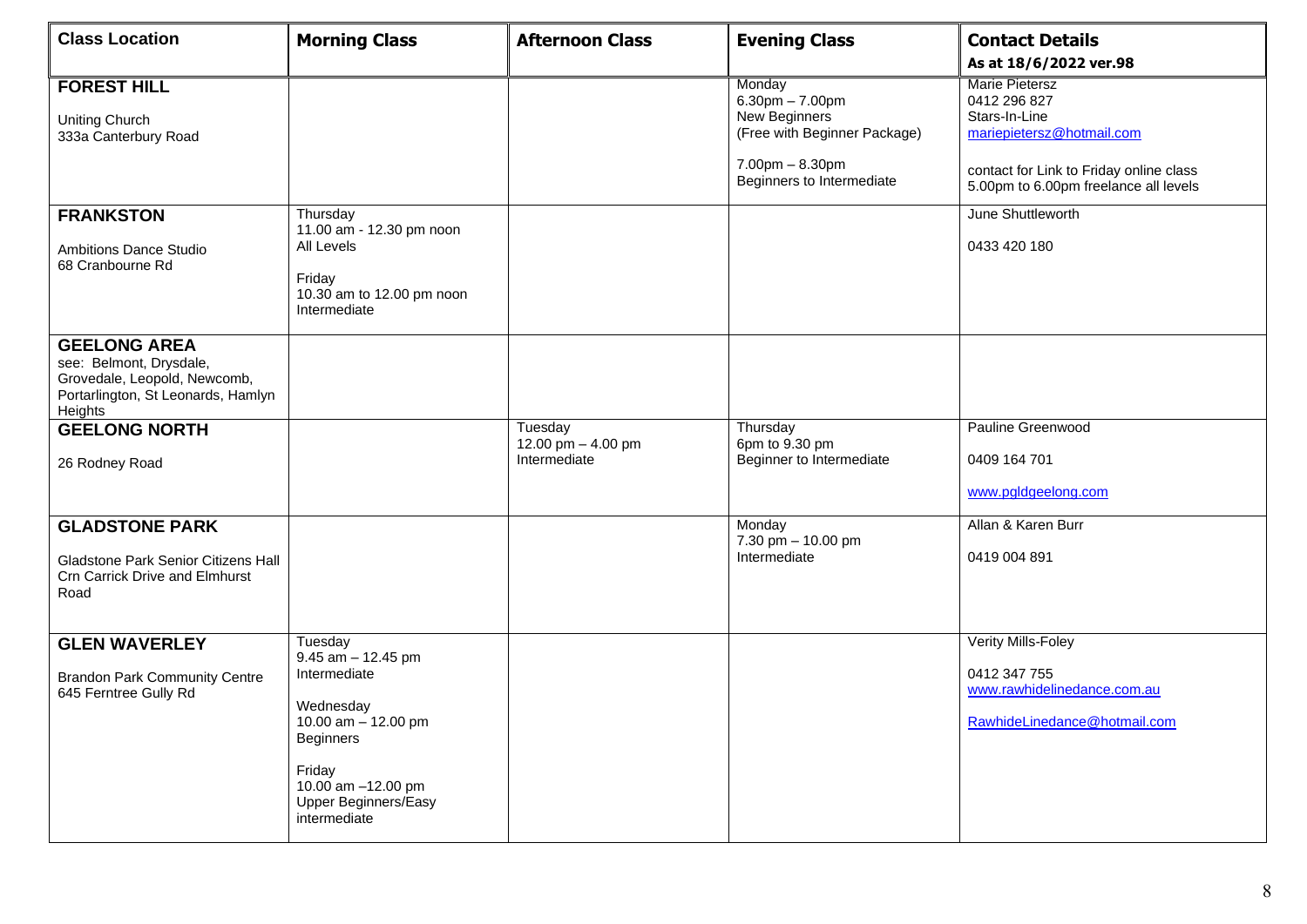| <b>Class Location</b>                                                                                            | <b>Morning Class</b>                                                                               | <b>Afternoon Class</b>                                                                                           | <b>Evening Class</b>                                                                                                | <b>Contact Details</b>                                                                                                   |
|------------------------------------------------------------------------------------------------------------------|----------------------------------------------------------------------------------------------------|------------------------------------------------------------------------------------------------------------------|---------------------------------------------------------------------------------------------------------------------|--------------------------------------------------------------------------------------------------------------------------|
|                                                                                                                  |                                                                                                    |                                                                                                                  |                                                                                                                     | As at 18/6/2022 ver.98                                                                                                   |
| <b>GLEN WAVERLEY</b><br>Glen Waverley Guide Hall<br><b>Bogong Reserve</b><br>64 Bogong Ave                       | Tuesday<br>10.00am - 12.30 pm<br>Intermediate / Advanced                                           |                                                                                                                  |                                                                                                                     | Kevin Formosa<br>0404 332 112<br>formosa k@hotmail.com<br>https://www.facebook.com/FunkyBoots                            |
| <b>GREENSBOROUGH</b><br>Lutheran Retirement Village Hall<br>Cnr Oldstead & Diamond Creek<br>Rds<br>Greensborough | Tuesday<br>10.00 $am - 11.00$ am<br>Beginner<br>11.00 $am - 12.00$ noon<br>Intermediate            |                                                                                                                  | Monday<br>7.00 pm $-8.00$ pm<br>Beginner<br>8.00 pm - 9.00 pm<br>Intermediate<br>$9.00$ pm $- 10.00$ pm<br>Advanced | <b>Judith Anderson</b><br>0458 197 662<br>www.diamondcreekdancecentre.com.au<br>dancer2@aapt.net.au                      |
| <b>GREENSBOROUGH</b><br><b>Grace Park Hall</b><br>Cnr Henry Street and Duncan Ave                                | Tuesday<br>10.00 $am - 11.00$ am<br><b>Beginners</b><br>11.00 $am - 12.00$ pm<br>Easy Intermediate | Tuesday<br>12.00pm - 1.00pm<br>Intermediate                                                                      |                                                                                                                     | Caro Stoll<br>0408 187 020<br>Stoll.67.caro@gmail.com<br>www.bootscootnbasics.com.au                                     |
| <b>GROVEDALE</b><br>(Geelong)<br><b>Community Centre</b><br>Heyers Road                                          | Friday<br>9 am - 12.45pm<br>Beginner to Intermediate                                               |                                                                                                                  |                                                                                                                     | Pauline Greenwood<br>0409 164 701<br>www.pgldgeelong.com                                                                 |
| <b>HAMILTON</b><br>Masonic Centre<br>Lonsdale Street                                                             | Tuesday<br>$9.30$ am $- 12.00$ pm noon<br>All levels                                               |                                                                                                                  | Thursday<br>7.00 pm $-9.00$ pm<br>All levels                                                                        | Linda Rook<br>5572 4193<br>0409 795 549<br>lindarook1@bigpond.com                                                        |
| <b>HAMPTON</b><br><b>Community Centre</b><br>14 Willis Street                                                    |                                                                                                    | Thursday<br>School term<br>1.00 pm $-$ 1.30 pm<br>Absolute Beginners<br>1.30 pm - 3.00 pm<br>Beginner - improver |                                                                                                                     | Evelyn Townley<br><b>Wetlands Bootscooters</b><br>0415 255 456 text only please<br>Hampton Community Centre<br>9598 2977 |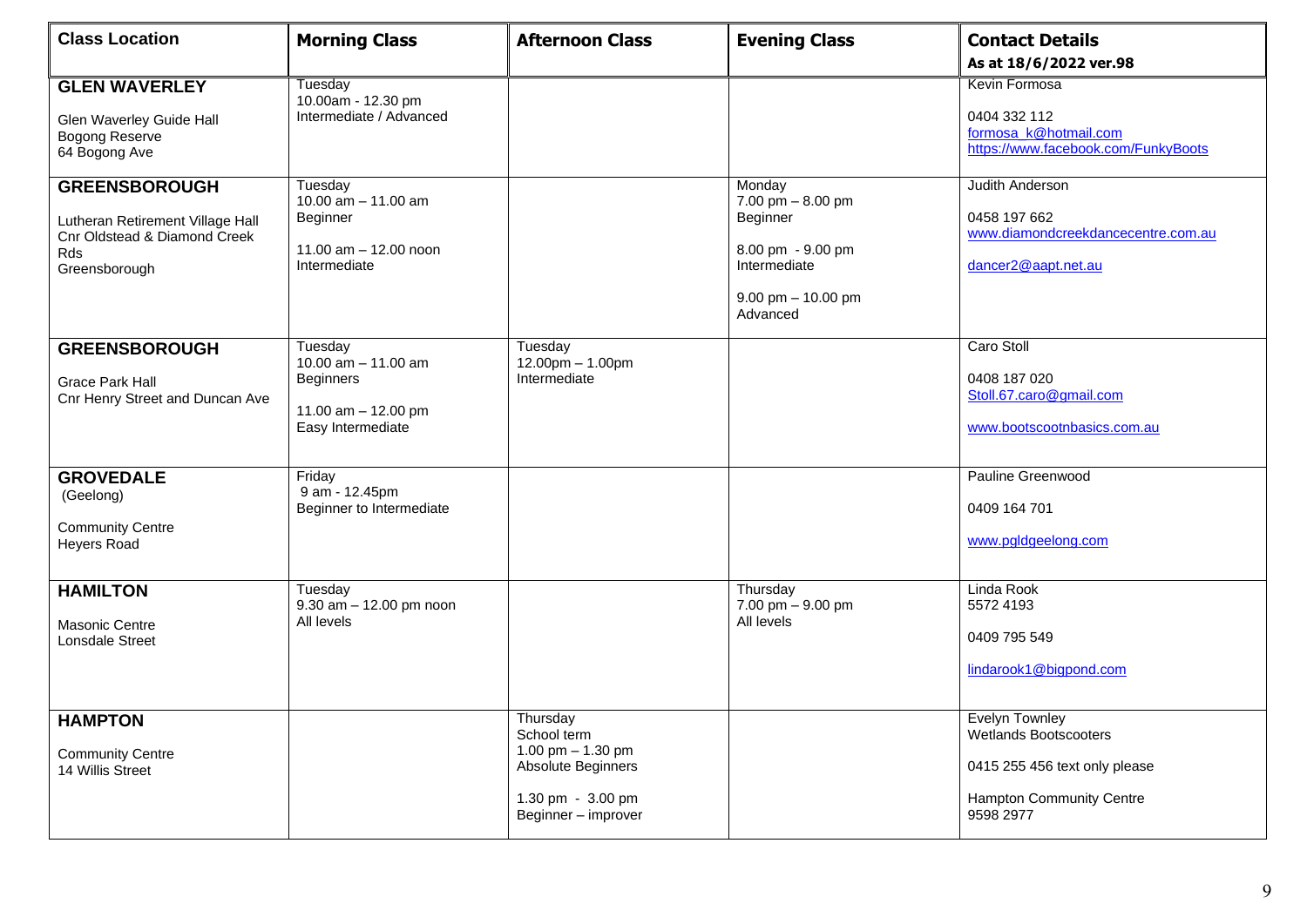| <b>Class Location</b>                                                                              | <b>Morning Class</b>                                       | <b>Afternoon Class</b>                                                                                                                                          | <b>Evening Class</b>                                                                                                                      | <b>Contact Details</b><br>As at 18/6/2022 ver.98                                                                                                                 |
|----------------------------------------------------------------------------------------------------|------------------------------------------------------------|-----------------------------------------------------------------------------------------------------------------------------------------------------------------|-------------------------------------------------------------------------------------------------------------------------------------------|------------------------------------------------------------------------------------------------------------------------------------------------------------------|
| <b>HAMLYN HEIGHTS</b><br>Vines Road Community Centre Hub<br>37-61 Vines Road                       | Friday<br>$9.30$ am $- 12.30$ pm                           |                                                                                                                                                                 |                                                                                                                                           | Gwendolyn Morgan-Gibson<br>0408 311 836<br>Time to Shine Bootscooters                                                                                            |
| <b>HEATHCOTE</b><br>RSL Hall<br><b>High Street</b>                                                 |                                                            | Monday<br>12.00 pm - 1.00 pm<br>Starting with Absolute beginners<br>$1.00pm - 3.00pm$<br>Beginners and Improvers                                                | Monday<br>$7.00$ pm $- 8.00$ pm<br>Absolute beginners<br>$8.00$ pm $- 9.30$ pm<br>Beginners and Improvers                                 | Janet Howden<br><b>Silver Star Line Dancers</b><br>0403 684 277                                                                                                  |
| <b>HEYFIELD</b><br><b>Memorial Hall</b><br><b>Macfarlane Street</b>                                | Thursday<br>10.30 am - 12.00 pm<br>Improver                | Thursday<br>$12.30 - 1.30$<br>Easy Intermediate                                                                                                                 |                                                                                                                                           | Linda Pink<br>0438 275 327<br>Idpink@bigpond.net.au                                                                                                              |
| <b>HILLSIDE</b><br><b>Hillside Community Centre</b><br><b>Recreation Reserve</b><br>Royal Crescent | Friday<br>$9.30$ am $- 12.30$ pm<br>All Levels             |                                                                                                                                                                 |                                                                                                                                           | Heather Barszuskyj<br>0411 495 232                                                                                                                               |
| <b>INVERLOCH</b><br><b>Community House</b>                                                         |                                                            | Thursday<br>(Not during school holidays)<br>12 noon - 1.00 pm<br>Easy Intermediate<br>1.0 $pm - 2.00 pm$<br>Improvers<br>2.00 pm $-3.00$ pm<br><b>Beginners</b> |                                                                                                                                           | <b>Beverly Huntley</b><br>0421 328 690 text only please<br>robhuntley@bigpond.com<br><b>Bass Coast Line Dancers</b>                                              |
| <b>KEYSBOROUGH</b><br>Springers Leisure Centre<br>Cheltenham Road                                  | Thursday<br>10.00 am - 12.00 pm<br>Improver - Intermediate |                                                                                                                                                                 |                                                                                                                                           | <b>Evelyn Townley</b><br><b>Wetlands Bootscooters</b><br>0415 255 456 text only please                                                                           |
| <b>KEYSBOROUGH</b><br>Springers Leisure Centre<br>400 Cheltenham Road                              |                                                            |                                                                                                                                                                 | Tuesday<br>6.00 pm $-$ 6.30 pm<br>New Beginners<br>(Free with Beginners Package)<br>6.30 pm $- 7.30$ pm<br>Beginners to easy Intermediate | Marie Pietersz<br>0412 296 827<br>Stars-In-Line<br>mariepietersz@hotmail.com<br>contact for Link to Friday online class<br>5.00pm to 6.00pm freelance all levels |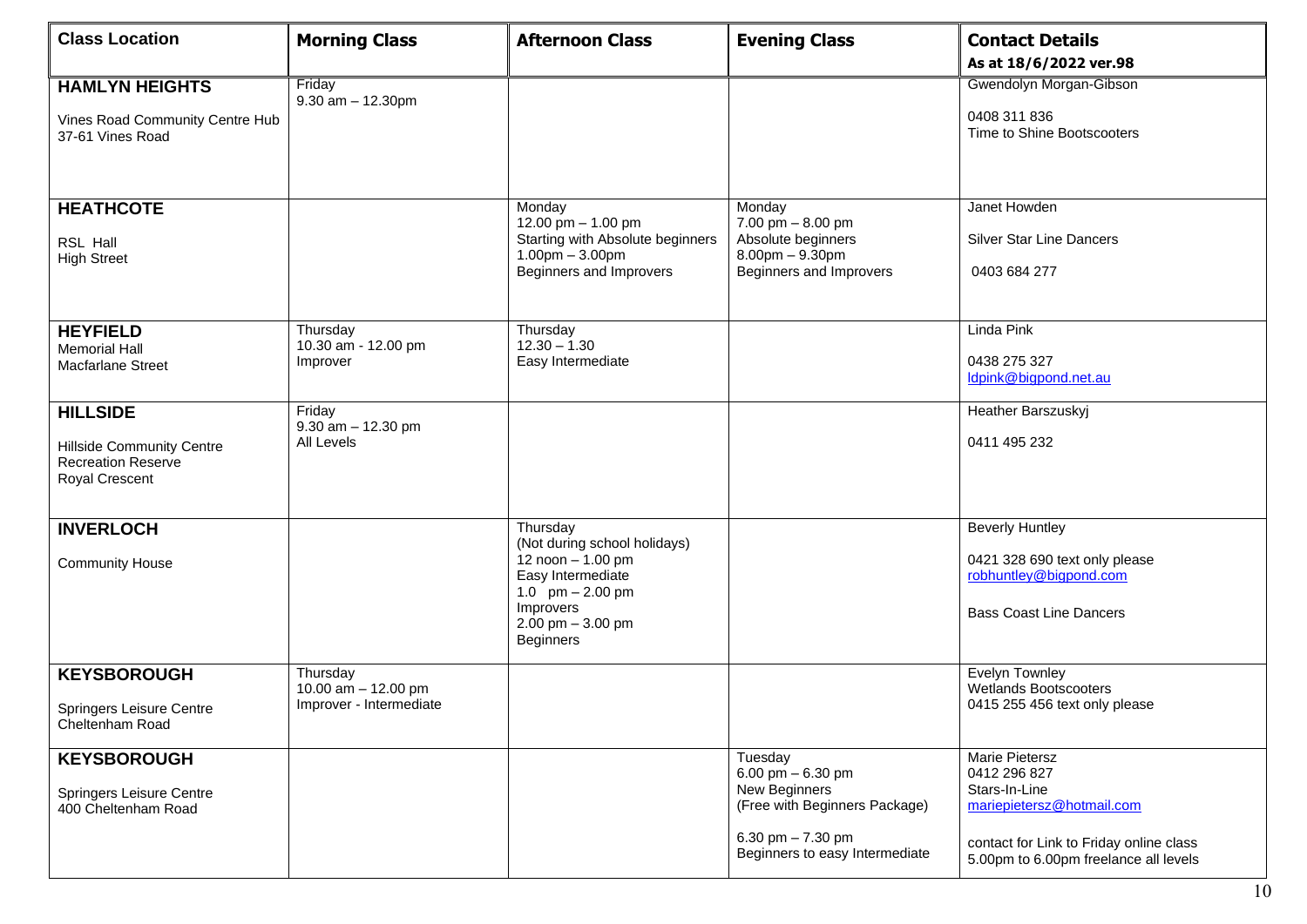| <b>Class Location</b>                                                | <b>Morning Class</b>                                                                                                                                            | <b>Afternoon Class</b>                                                                                             | <b>Evening Class</b>                                                                                  | <b>Contact Details</b><br>As at 18/6/2022 ver.98                                                                    |
|----------------------------------------------------------------------|-----------------------------------------------------------------------------------------------------------------------------------------------------------------|--------------------------------------------------------------------------------------------------------------------|-------------------------------------------------------------------------------------------------------|---------------------------------------------------------------------------------------------------------------------|
| <b>KILSYTH</b><br>Kilsyth Memorial Hall<br>514 Mt Dandong Road       | Thursday<br>$9.45$ am $-12.15$ pm<br>Intermediate<br>Friday<br>$9.30$ am $- 11.00$ am<br>Improver/Easy Intermediate<br>11.00 am - 1.00 pm<br>Intermediate       | Monday<br>12.00 pm - 2.00 pm<br>Improver/Easy Intermediate                                                         |                                                                                                       | Lu Olsen<br>0438 735 122<br>luolsen@bigpond.net.au                                                                  |
| <b>KILSYTH</b><br>Kilsyth Memorial Hall<br>514 Mt. Dandenong Road    | Tuesday<br>$9.30 - 11.45$ am<br>Intermediates<br>Wednesday<br>$9.30 - 11.45$ am<br>Easy inters - Low Inters                                                     | Tuesday<br>$1.00pm - 2.30pm$<br>Upper beginners & improvers<br>Wednesday<br>$1.00$ pm $- 2.00$ pm<br>New Beginners | Tuesday<br>6.30 pm $- 7.30$ pm<br>New beginners<br>7.30 pm to 9.00 pm<br>Upper. Beginners & Improvers | Marcia Langton<br>0417 152 297<br>marciaslinedancers@icloud.com                                                     |
| <b>KORUMBURRA</b><br>Anglican Parish Hall<br><b>Bridge Street</b>    | Friday<br>9.30 am - 10.45 am<br>Intermediate/Easy Intermediate<br>11.00 $am - 12.00$ pm<br>Easy Intermediate/Improver<br>12.00 pm - 1.00 pm<br><b>Beginners</b> |                                                                                                                    |                                                                                                       | <b>Beverly Huntley</b><br>0421 328 690 text only please<br>robhuntley@bigpond.com<br><b>Bass Coast Line Dancers</b> |
| <b>LEOPOLD</b> (Geelong)<br>Leopold Hall<br><b>Bellarine Highway</b> |                                                                                                                                                                 | Monday<br>12.00 pm - 3.30 pm<br>Beginner to Intermediate                                                           |                                                                                                       | Pauline Greenwood<br>0409 164 701<br>www.pgldgeelong.com                                                            |
| <b>LEOPOLD</b> (Geelong)<br>Leopold Hall<br><b>Bellarine Highway</b> | Tuesday<br>$9.30am - 12.00pm$<br>Improver to intermediate                                                                                                       |                                                                                                                    | Friday<br>6.30 pm $- 8.30$ pm<br>Beginner to Improver                                                 | Rhonda Mathieson<br>5250 2340<br>0412 679 369 or 0410 022 667<br>Aimee Country Line Dancing                         |
| <b>LEOPOLD</b><br>Sportsman's Club<br>Kensington Road                |                                                                                                                                                                 |                                                                                                                    | Wednesday<br>6.30 pm - 8.30 pm<br>Improver to Intermediate                                            | Rhonda Mathieson<br>5250 2340<br>0412 679 369 or 0410 022 667<br>Aimee Country Line Dancing                         |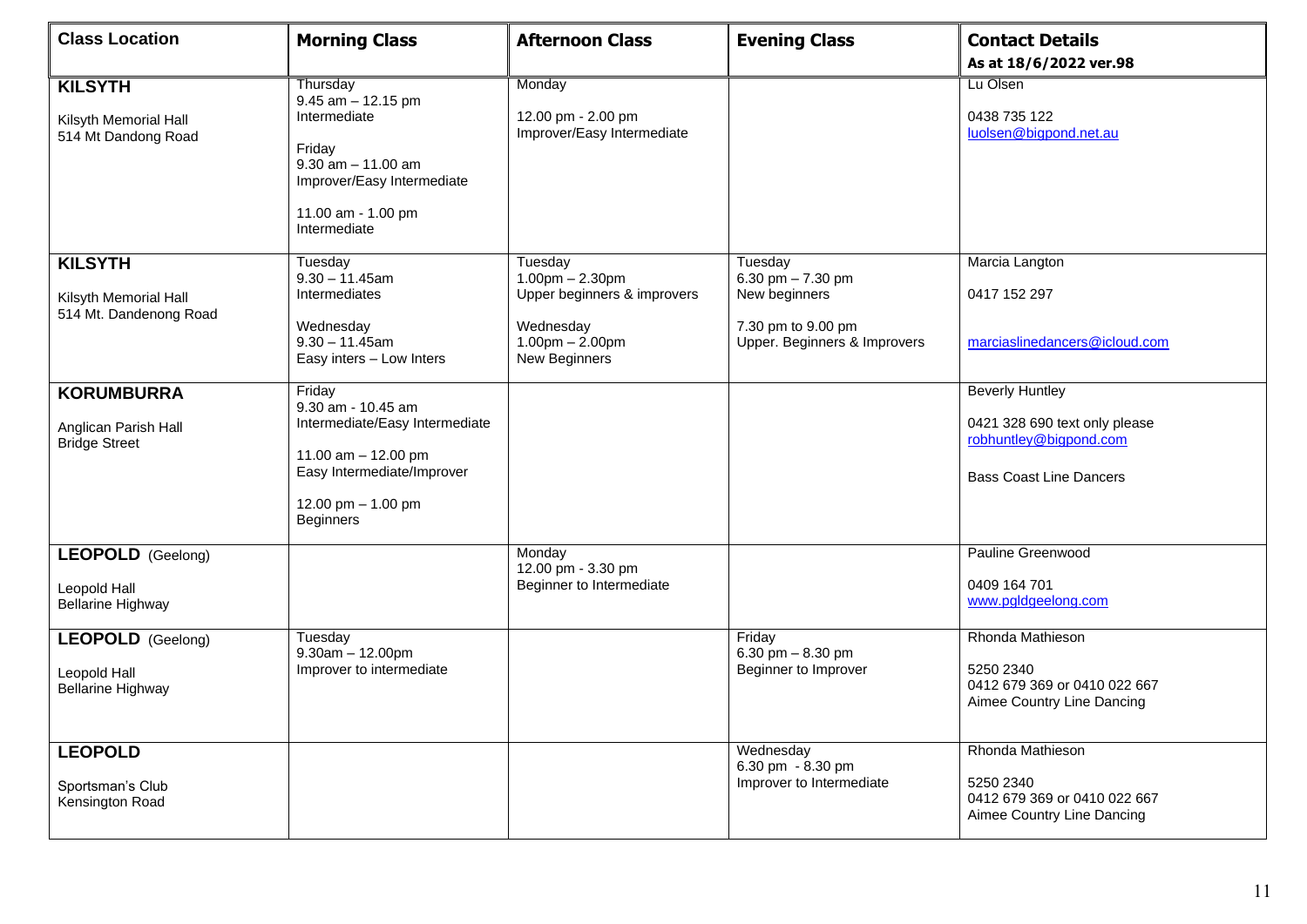| <b>Class Location</b>                                                                             | <b>Morning Class</b>                                                                   | <b>Afternoon Class</b>                                                                                        | <b>Evening Class</b>                                                                                                                                 | <b>Contact Details</b>                                                                                                     |
|---------------------------------------------------------------------------------------------------|----------------------------------------------------------------------------------------|---------------------------------------------------------------------------------------------------------------|------------------------------------------------------------------------------------------------------------------------------------------------------|----------------------------------------------------------------------------------------------------------------------------|
| <b>LILYDALE</b><br><b>Lilydale Seniors Hall</b><br>7 Hardy Street                                 |                                                                                        |                                                                                                               | Monday<br>$7.00 \text{pm} - 8.00 \text{pm}$<br>New Beginners<br>(new 10 week Intro class)<br>$8.00$ pm $-9.30$ pm<br>Easy Inters                     | As at 18/6/2022 ver.98<br>Marcia Langton<br>0417 152 297<br>marciaslinedancers@icloud.com                                  |
| <b>MARIBYRNONG</b><br>Maribyrnong Community Centre<br>9 Randall Street                            |                                                                                        | Wednesday<br>12.30 pm - 4.00 pm<br>All Levels                                                                 | Wednesday<br>6.30 pm $-$ 10.00 pm<br>All Levels                                                                                                      | <b>Heather Barszuskyj</b><br>0411 495 232                                                                                  |
| <b>MELTON</b><br>Botanica Springs Children's +<br>Community Centre.<br>249 Clarkes Rd, Brookfield |                                                                                        | Thursdays<br>Beginners to Intermediates<br>$12.00$ pm $- 3.00$ pm                                             |                                                                                                                                                      | Gwendolyn Morgan-Gibson<br>0408 311 836<br>Time to Shine Bootscooters                                                      |
| <b>MONTROSE</b><br><b>Tapscott Milbourne Scout Hall</b><br>320 Cambridge Road                     |                                                                                        | Wednesday<br>12.30 pm - 1.30 pm<br>Exp. Beginner / Improver<br>1.30 pm $- 2.30$ pm<br>Easy Inter/Intermediate | Monday<br>7.30 pm -9.30 pm<br>Intermediate +                                                                                                         | Lu Olsen<br>0438 735 122<br>luolsen@bigpond.net.au                                                                         |
| <b>MOOROODUC</b><br>Moorooduc Community Hall<br>Cnr Derril & Bentons Roads                        |                                                                                        |                                                                                                               | Monday<br>7.00 pm - 10.00 pm<br>Easy Inter/Intermediate<br>Thursday<br>6.30 pm - 7.30 pm<br>Beginner<br>7.30 pm - 9.30 pm<br>Easy Inter/Intermediate | <b>Robert Neal</b><br>Peninsula Line Dancers<br>Robert 0439 901 229<br>Gavin 0438170754<br>peninsulalinedancers@icloud.com |
| <b>MOOROOPNA</b><br>Mooroopna Education & Activity<br>Centre<br>23 Alexandra Street               | <b>Beginners Course</b><br>Please contact MEAC for dates<br>Times etc.<br>03 5825 1774 |                                                                                                               |                                                                                                                                                      | <b>Kay Blakeley</b><br>0408 511 813                                                                                        |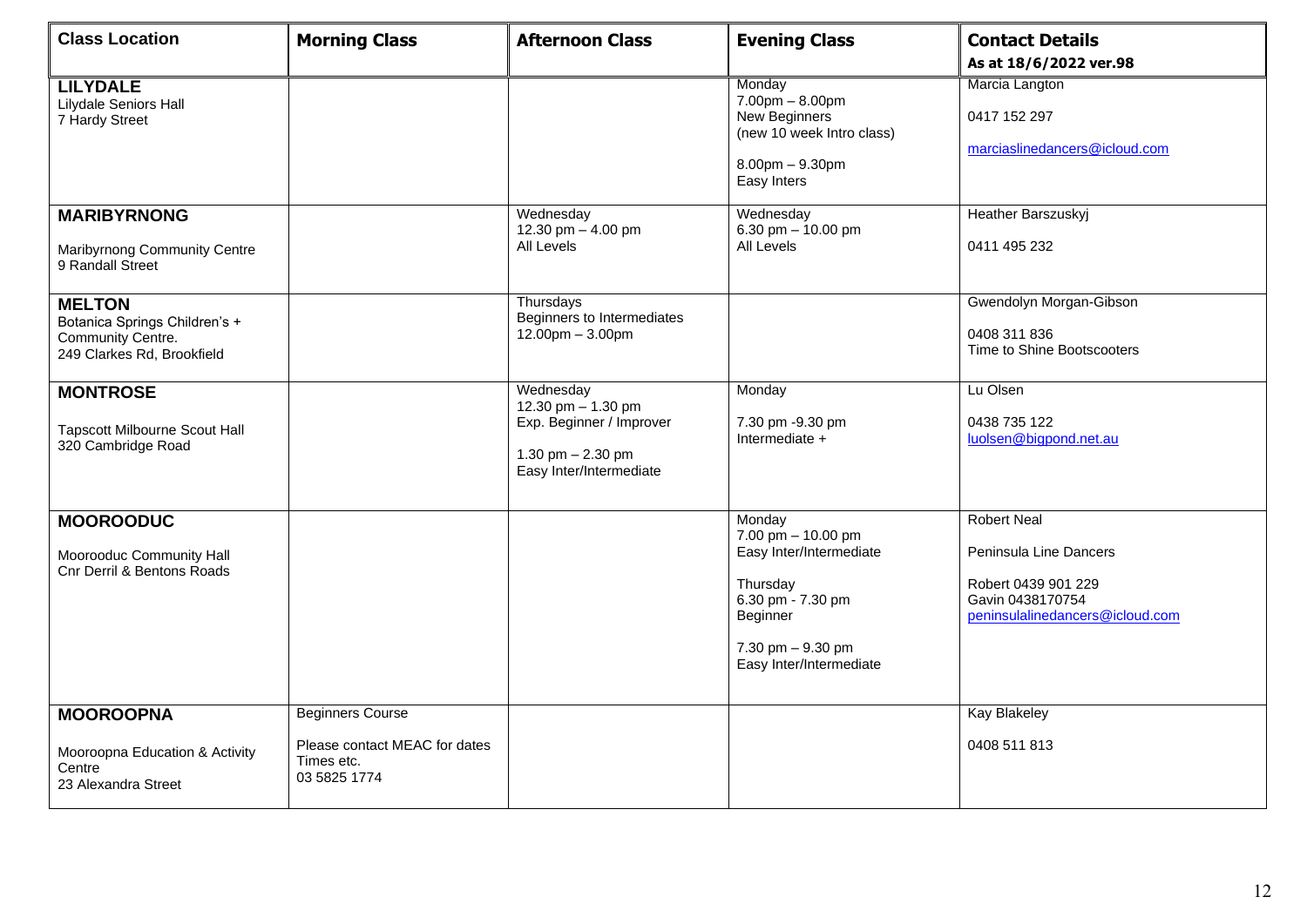| <b>Class Location</b>                                                                                                                          | <b>Morning Class</b>                                                                                                                                                                                                                                                                                                                                         | <b>Afternoon Class</b>                                                                                                                   | <b>Evening Class</b> | <b>Contact Details</b><br>As at 18/6/2022 ver.98                                                                                                                |
|------------------------------------------------------------------------------------------------------------------------------------------------|--------------------------------------------------------------------------------------------------------------------------------------------------------------------------------------------------------------------------------------------------------------------------------------------------------------------------------------------------------------|------------------------------------------------------------------------------------------------------------------------------------------|----------------------|-----------------------------------------------------------------------------------------------------------------------------------------------------------------|
| <b>MT WAVERLEY</b><br>Uniting Church Hall<br>Cnr Stewart St & High Street Rd<br><b>NEWBOROUGH</b><br>Newborough Public Hall<br>Rutherglen Road | Monday<br>11.30 $am - 12.45$ pm<br>Absolute Beginner<br>Please ring for Registration<br>Thursday<br>$11.00am - 1.00pm$<br>Intermediate<br>Tuesday<br>$9.30 - 12.30$<br>Easy Inter / intermediate<br>Wednesday<br>$9.00$ am $- 1.00$ pm<br>Easy Inter/intermediate +<br>Friday<br>$9.00 - 10.00$ am<br>Raw Beginner<br>$10.15 - 12.00$ pm<br>Gentle Improvers | Tuesday<br>$12.45 - 2.00$ pm<br>Gentle Improver                                                                                          |                      | <b>Verity Mills-Foley</b><br>0412 347 755<br>www.rawhidelinedance.com.au<br>RawhideLinedance@hotmail.com<br>Linda Pink<br>0438 275 327<br>Idpink@bigpond.net.au |
| <b>NORTH BALWYN</b><br><b>Marwal Centre</b><br>9 Marwal Avenue                                                                                 | Friday<br>10 am - 12.00 pm noon<br>Intermediate                                                                                                                                                                                                                                                                                                              | Tuesday                                                                                                                                  |                      | <b>William Roberts</b><br>5623 5347<br>0420 932 023<br>Kevin Formosa                                                                                            |
| <b>NORTH MELBORUNE</b><br>Jean McKendry Neighbourhood<br>Centre<br>91 - 111 Melrose Street                                                     |                                                                                                                                                                                                                                                                                                                                                              | $2.00$ pm $-3.00$ pm<br><b>Beginners</b>                                                                                                 |                      | 0404 332 112<br>formosa_k@hotmail.com<br>https://www.facebook.com/FunkyBoots                                                                                    |
| <b>NUNAWADING</b><br><b>Community Hub</b><br>96 - 106 Springvale Road                                                                          |                                                                                                                                                                                                                                                                                                                                                              | Thursday<br>$1.30$ pm $- 4.00$ pm<br>Easy Intermediate / Intermediate<br>Friday<br>$1.30pm - 4.00pm$<br>Easy Intermediate / Intermediate |                      | Stephen Paterson<br>0438 695 494<br>www.stephenpaterson.com                                                                                                     |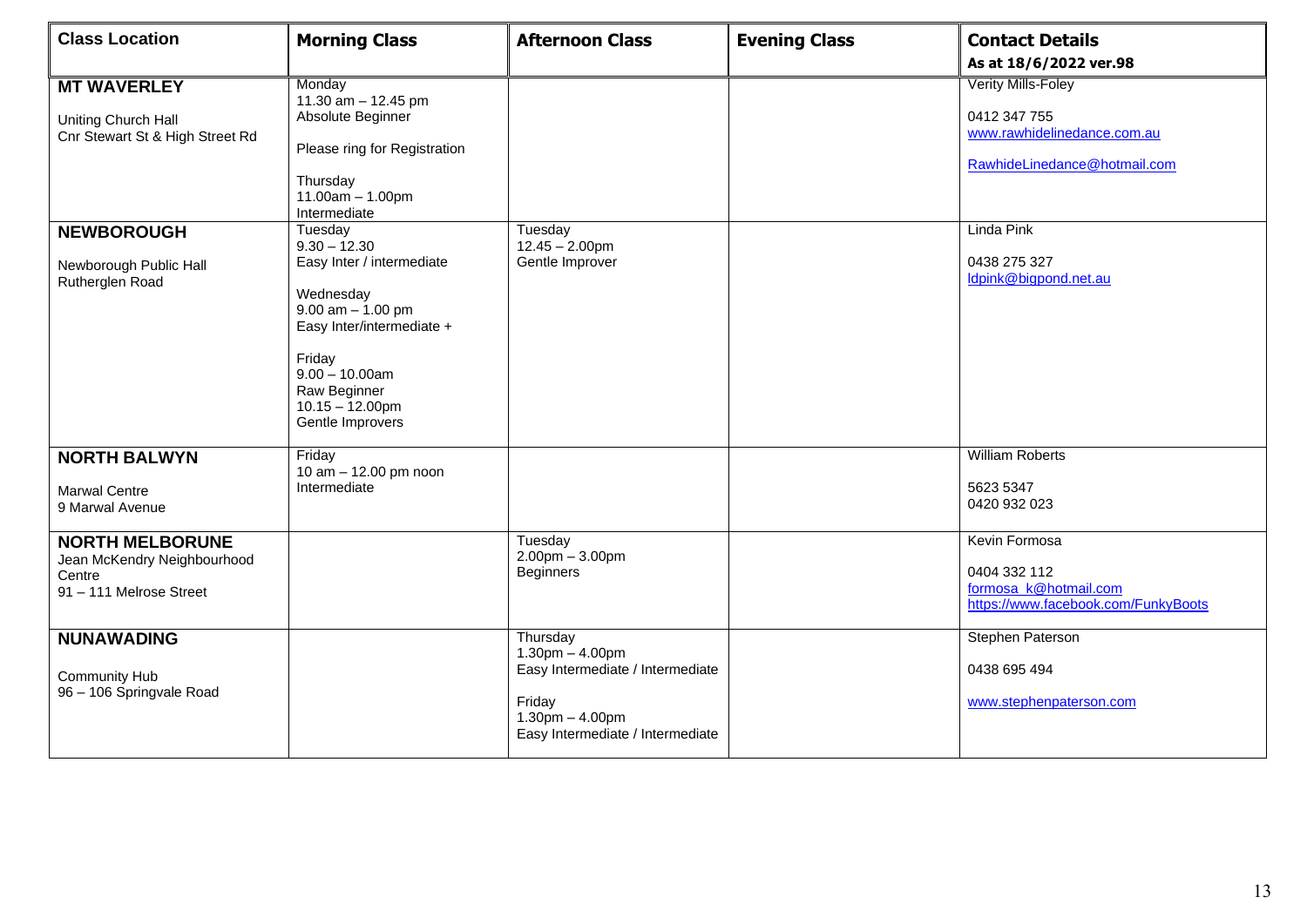| <b>Class Location</b>                                                                                  | <b>Morning Class</b>                                             | <b>Afternoon Class</b>                                                                                                                                                               | <b>Evening Class</b>                                     | <b>Contact Details</b>                                                                                              |
|--------------------------------------------------------------------------------------------------------|------------------------------------------------------------------|--------------------------------------------------------------------------------------------------------------------------------------------------------------------------------------|----------------------------------------------------------|---------------------------------------------------------------------------------------------------------------------|
|                                                                                                        |                                                                  |                                                                                                                                                                                      |                                                          | As at 18/6/2022 ver.98                                                                                              |
| <b>OAKLEIGH SOUTH</b><br>Wirringga Scout Group Hall<br>Davies Reserve, Talbot Avenue<br>Oakleigh South |                                                                  |                                                                                                                                                                                      | Wednesday<br>6.30 pm $-8.30$ pm<br>Improver/Intermediate | Dare 2 Dance Melbourne<br>Adrian Lefebour<br>0412 207 745                                                           |
| <b>ORMOND</b><br><b>Ormond Senior Citizens Centre</b><br>2 Newham Grove                                |                                                                  | Friday<br>12.15 pm - 2.15 pm<br>Intermediate                                                                                                                                         |                                                          | Kevin Formosa<br>0404 332 112<br>formosa k@hotmail.com<br>https://www.facebook.com/FunkyBoots                       |
| <b>PHILLIP ISLAND</b><br>Scout Hall<br><b>Blue Gum Reserve</b><br><b>Dunsmore Street</b><br>Cowes      |                                                                  | Tuesday<br>12.00 pm - 2.00 pm<br>Easy Intermediate/improvers<br>2.00 pm $-3.00$ pm<br><b>Beginners</b><br>Not during School Holidays                                                 |                                                          | <b>Beverly Huntley</b><br>0421 328 690 text only please<br>robhuntley@bigpond.com<br><b>Bass Coast Line Dancers</b> |
| <b>POOWONG</b><br>Poowong East Hall,<br>Main Street<br>Poowong                                         | Friday<br>10.00 am $-$ 12.00 pm<br>Beginner                      |                                                                                                                                                                                      |                                                          | Rose Fleming<br>Footloose Bootscooters<br>0418 992 703                                                              |
| <b>PORTARLINGTON</b><br>Neighbourhood House<br><b>Brown Street</b>                                     |                                                                  | Tuesday - during school term<br>12.30 pm - 1.30 pm<br>First Steps into Line Dancing<br>1.30 pm - 2.50 pm<br><b>Beginners</b><br>3.10 pm $-$ 4.10 pm<br>Improver to easy Intermediate |                                                          | Peta Connell<br><b>Bayside Linedancers</b><br>0425 873 291<br>peta-mc@live.com.au                                   |
| <b>PORTARLINGTON</b><br><b>Senior Citizens</b><br>Newcombe St                                          | Saturday<br>9.00 pm - 12.00 pm noon<br>Beginners to Intermediate |                                                                                                                                                                                      |                                                          | Peta Connell<br><b>Bayside Linedancers</b><br>0425 873 291<br>peta-mc@live.com.au                                   |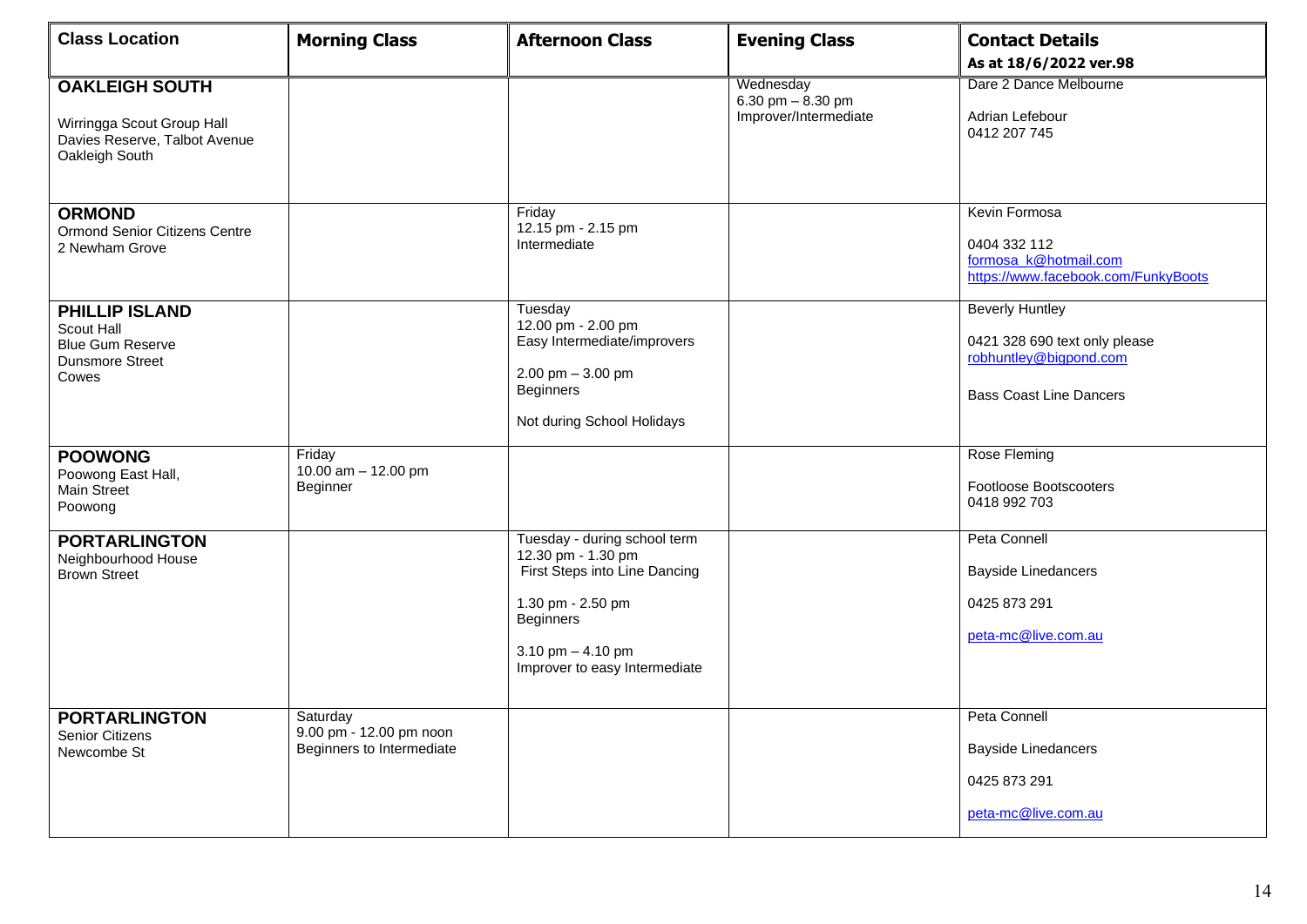| <b>Class Location</b>                                                                                                                                                                                                                                                           | <b>Morning Class</b>                                                                                                                                                                                                                | <b>Afternoon Class</b> | <b>Evening Class</b>                                                                  | <b>Contact Details</b><br>As at 18/6/2022 ver.98                                                              |
|---------------------------------------------------------------------------------------------------------------------------------------------------------------------------------------------------------------------------------------------------------------------------------|-------------------------------------------------------------------------------------------------------------------------------------------------------------------------------------------------------------------------------------|------------------------|---------------------------------------------------------------------------------------|---------------------------------------------------------------------------------------------------------------|
| <b>RINGWOOD</b><br>Good Shepherd Lutheran Church<br>57 Wantirna Road<br>Ringwood 3134                                                                                                                                                                                           | Wednesday<br>$9.30$ am $- 11.30$ am<br>Improver/Easy Intermediate                                                                                                                                                                   |                        |                                                                                       | <b>Elaine Kong</b><br>043 336 6182<br>ramblinroselinedancer@gmail.com                                         |
| <b>RINGWOOD</b><br><b>Central Ringwood Community</b><br>Centre<br><b>Bedford Park</b><br>Off Bedford Road<br>Ringwood (Mel 49:K8)                                                                                                                                               | Monday<br>$9.30$ am $- 11.15$ am<br>Intermediate<br>11.30 $am - 1.00$ pm<br>Beginners & Improvers<br>Friday<br>$9.30$ am $- 11.30$ am<br>Improver & Easy Intermediate:<br>with option to stay for<br>Intermediate 11.30 am -12.30pm |                        |                                                                                       | Elaine Kong<br>043 336 6182<br>ramblinroselinedancer@gmail.com                                                |
| <b>RINGWOOD EAST</b><br>East Ringwood Hall<br>Knaith Road<br>East Ringwood<br><b>ROCHESTER</b>                                                                                                                                                                                  | Thursday<br>10.00 $am - 12.00 pm$<br>Easy Intermediate                                                                                                                                                                              |                        | Tuesday                                                                               | Kevin Formosa<br>0404 332 112<br>formosa_k@hotmail.com<br>https://www.facebook.com/FunkyBoots<br>Kay Blakeley |
| Uniting Church Hall<br><b>Elizabeth Street</b>                                                                                                                                                                                                                                  |                                                                                                                                                                                                                                     |                        | 7.30 pm - 10.00 pm<br>Beginners for the first half of the<br>class, then intermediate | 0408 511 813                                                                                                  |
| <b>ST ALBANS</b><br>Holy Eucharist Primary School Gym<br>Hall<br>1a Oleander Drive<br>Parking is available thru the tall<br>dark green sliding gate, just past<br>the brick school building on the left.<br>If you are later than 6.30 call<br>Charlie 0401048046 to let you in |                                                                                                                                                                                                                                     |                        | Tuesday<br>6.30 pm - 8.30 pm                                                          | Gwendolyn Morgan-Gibson<br>0408 311 836<br>Time to Shine Bootscooters                                         |
| <b>ST LEONARDS</b><br>St Leonards Community Hall                                                                                                                                                                                                                                | Tuesday<br>9 am - 11 00 am<br>Beginner to Improver                                                                                                                                                                                  |                        |                                                                                       | Rhonda Mathieson<br>5250 2340<br>0412 679 369<br>Aimee Country Line Dancing                                   |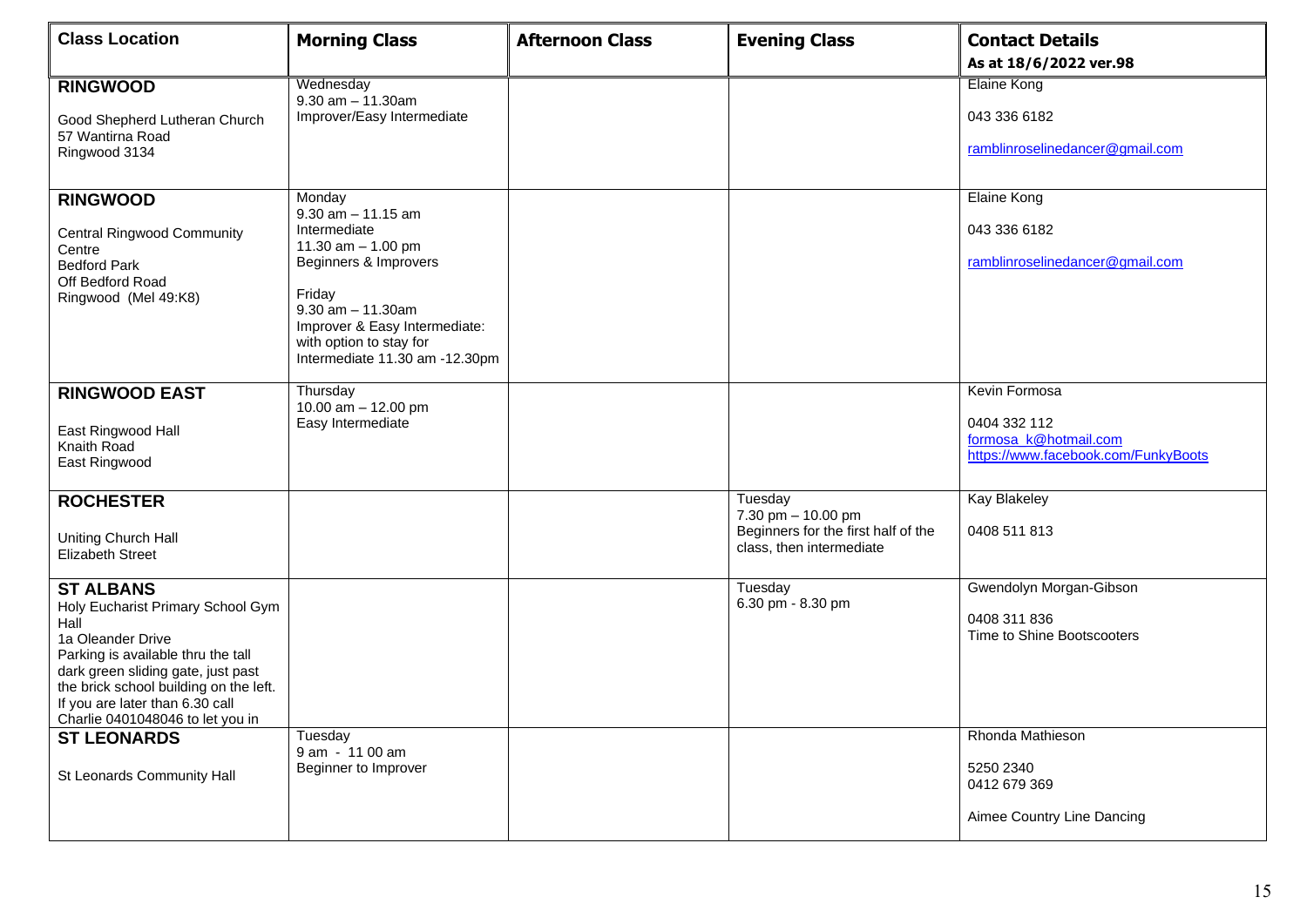| <b>Class Location</b>                                                                 | <b>Morning Class</b>                                                                                                    | <b>Afternoon Class</b>                                                                                        | <b>Evening Class</b>                                      | <b>Contact Details</b><br>As at 18/6/2022 ver.98                                                                                                                        |
|---------------------------------------------------------------------------------------|-------------------------------------------------------------------------------------------------------------------------|---------------------------------------------------------------------------------------------------------------|-----------------------------------------------------------|-------------------------------------------------------------------------------------------------------------------------------------------------------------------------|
| <b>SUNBURY</b><br>Salvation Army Hall<br>27 Anderson Road                             |                                                                                                                         |                                                                                                               | Monday<br>7.00 pm - 9.30 pm<br>All Levels                 | April Rywotycki-Walsh<br>9744 2278<br>april47@iinet.net.au                                                                                                              |
| <b>TEMPLESTOWE</b><br>Ajani Community Hall<br>Thompsons Road                          | Thursday<br>10.30 am - 12.30 pm<br>Easy Inter / Intermediate                                                            |                                                                                                               | Tuesday<br>7.30 pm - 9.30 pm<br>Easy Inter / Intermediate | <b>Keith Davies</b><br>9870 9854<br>www.members.optusnet.com.au/dancinlines<br>dancinlines@optusnet.com.au                                                              |
| <b>TEMPLESTOWE</b><br><b>Memorial Hall</b><br><b>Cnr Anderson &amp; Parker Street</b> |                                                                                                                         | Friday<br>12.45pm - 2.45pm<br>Upper Beginner/Improver                                                         |                                                           | Jo Toussaint<br>0407 828 056<br>jotoussaint@netspace.net.au                                                                                                             |
| <b>TOOBORAC</b><br><b>Tooborac Community Hall</b><br>Northern Highway                 |                                                                                                                         |                                                                                                               | Thursday<br>$7.30pm - 8.30pm$<br>Beginners only           | Janet Howden<br><b>Silver Star Line Dancers</b><br>0403 684 277                                                                                                         |
| <b>TORQUAY</b><br>Senior Citizens<br>16 Price Street                                  |                                                                                                                         |                                                                                                               | Monday<br>5.45 pm $- 7.15$ pm<br>Beginner to Improver     | Peta Connell<br><b>Bayside Linedancers</b><br>0425 873 291<br>peta-mc@live.com.au                                                                                       |
| <b>VERMONT</b><br>Vermont Guide Hall<br>10 Nunkeri Street<br>Vermont 3133             | Saturday<br>10.00 am - 12.30 pm<br>Advanced                                                                             |                                                                                                               |                                                           | Kevin Formosa<br>0404 332 112<br>formosa_k@hotmail.com<br>https://www.facebook.com/FunkyBoots                                                                           |
| <b>VERMONT SOUTH</b><br><b>Learning Centre</b><br>1 Karoban Drive                     | Monday<br>11.00 am - 12.00 pm<br><b>Beginners</b><br>12.00pm - 12.30pm<br>New Beginners<br>(Free with beginner package) | Thursday<br>11.30am - 12.00pm<br>New Beginner<br>(Free with Beginner Package)<br>12.00pm - 1.00pm<br>Beginner |                                                           | <b>Marie Pietersz</b><br>0412 296 827<br>Stars-In-Line<br>mariepietersz@hotmail.com<br>contact for Link to Friday online class<br>5.00pm to 6.00pm freelance all levels |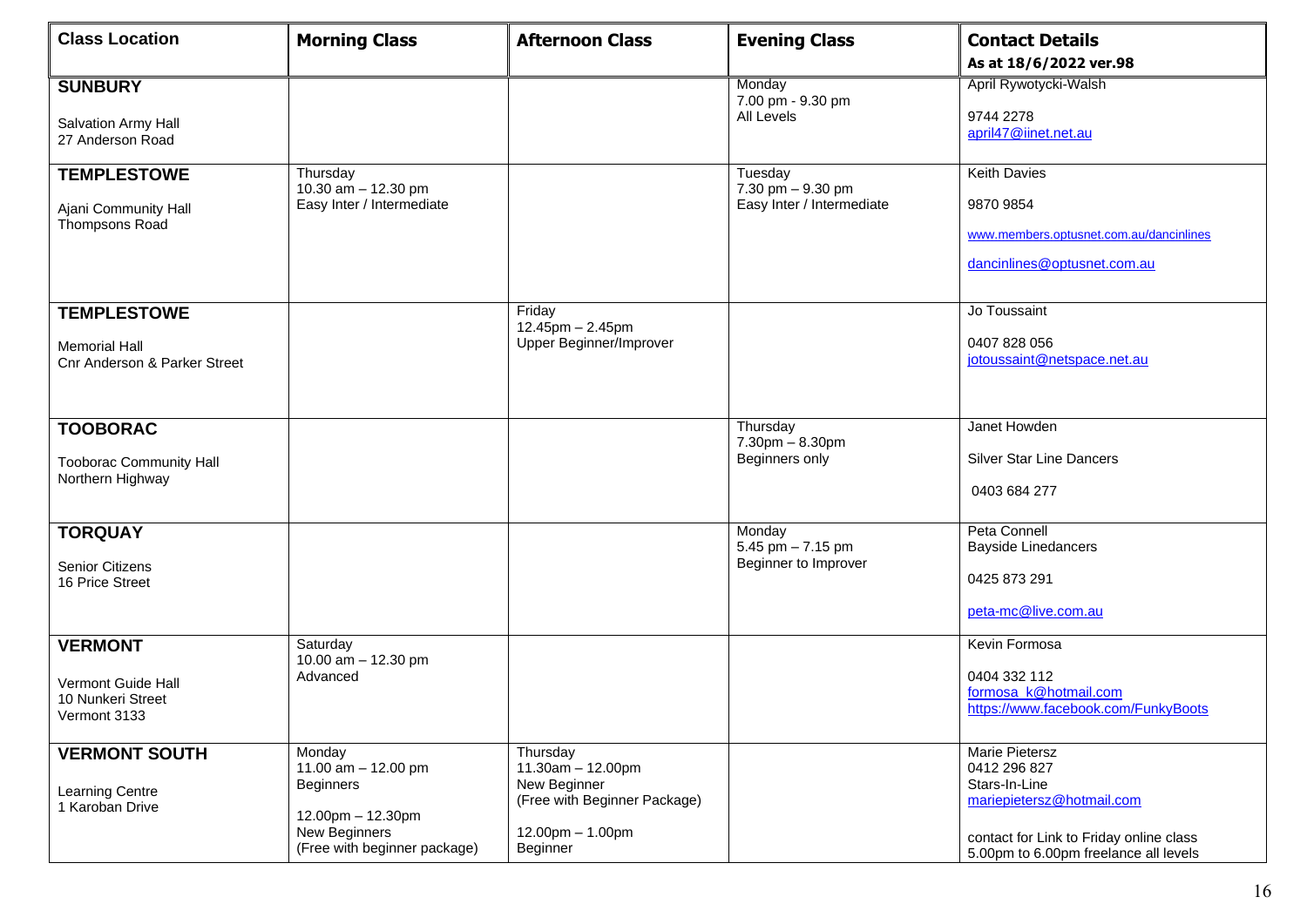| <b>Class Location</b>                                   | <b>Morning Class</b>                         | <b>Afternoon Class</b> | <b>Evening Class</b>                                            | <b>Contact Details</b>                  |
|---------------------------------------------------------|----------------------------------------------|------------------------|-----------------------------------------------------------------|-----------------------------------------|
|                                                         |                                              |                        |                                                                 | As at 18/6/2022 ver.98                  |
| <b>WANGARATTA</b>                                       | Friday<br>9.00 am - 12.00 pm                 |                        |                                                                 | <b>Willy Sharp</b>                      |
| St John's Retirement Village                            | Beginner / Intermediate /<br>Advanced        |                        |                                                                 | Buckles n' Lace Bootscooters            |
|                                                         |                                              |                        |                                                                 | 0437 329 698                            |
|                                                         |                                              |                        |                                                                 | w.sharp6@bigpond.com                    |
| <b>WATSONIA</b>                                         |                                              |                        | Thursday<br>7.00 pm - 9.30 pm                                   | Caro Stoll                              |
| Watsonia Community Hall<br>35 Lambourn Road             |                                              |                        | Intermediate                                                    | 0408 187 020<br>Stoll.67.caro@gmail.com |
|                                                         |                                              |                        |                                                                 | www.bootscootnbasics.com.au             |
| <b>WERRIBEE</b>                                         | Tuesday<br>9.30 am - 11.00 am                |                        | Monday<br>6.45 pm $- 7.30$ pm                                   | Cynthia Rennolds                        |
| Kelly Park Hall                                         | Beginners/Easy Intermediate                  |                        | Raw Beginners                                                   | 0429 792 007                            |
| 2b Synnot Street<br>Werribee - next to the RSL          |                                              |                        | 7.30 pm - 8.30 pm                                               | www.cactusmoon.com.au                   |
|                                                         |                                              |                        | Improver/Easy Intermediate                                      | cynthia@cactusmoon.com.au               |
|                                                         |                                              |                        | 9.00 pm - 10.00 pm Intermediate                                 |                                         |
| <b>WERRIBEE</b>                                         |                                              |                        | Wednesday<br>7.00 pm - 8.30 pm                                  | Cynthia Rennolds                        |
| <b>Masonic Hall</b>                                     |                                              |                        | Intermediate class                                              | 0429 792 007                            |
| 233 Watton Street                                       |                                              |                        | Includes revision of "Golden<br>Oldies"                         | www.cactusmoon.com.au                   |
|                                                         |                                              |                        |                                                                 | cynthia@cactusmoon.com.au               |
| <b>WERRIBEE</b>                                         | Beginner level dances for fun<br>and fitness |                        | Beginner level dances for fun and<br>fitness                    | Tani King<br>0431 622 143               |
| Italian Sports Club<br>601 Heaths Road                  | Wednesday<br>10.00 am - 11.30 am             |                        | Monday from 1 <sup>st</sup> February 2021<br>7.00 pm - 8.30 pm  | Wyndham Life Activities Club            |
| <b>WESTMEADOWS</b>                                      | Friday<br>10.00 $am - 1.00$ pm               |                        |                                                                 | Allan & Karen Burr                      |
| Raleigh Street Hall                                     | Intermediate                                 |                        |                                                                 | 0419 004 891                            |
|                                                         |                                              |                        |                                                                 |                                         |
| <b>WODONGA</b>                                          |                                              |                        | Monday<br>6.30 pm $-8.30$ pm                                    | Kay Blakeley                            |
| <b>Belgrade Community Centre</b><br><b>Belgrade Ave</b> |                                              |                        | Beginners for the first half of the<br>class, then intermediate | 0408 511 813                            |
|                                                         |                                              |                        |                                                                 |                                         |